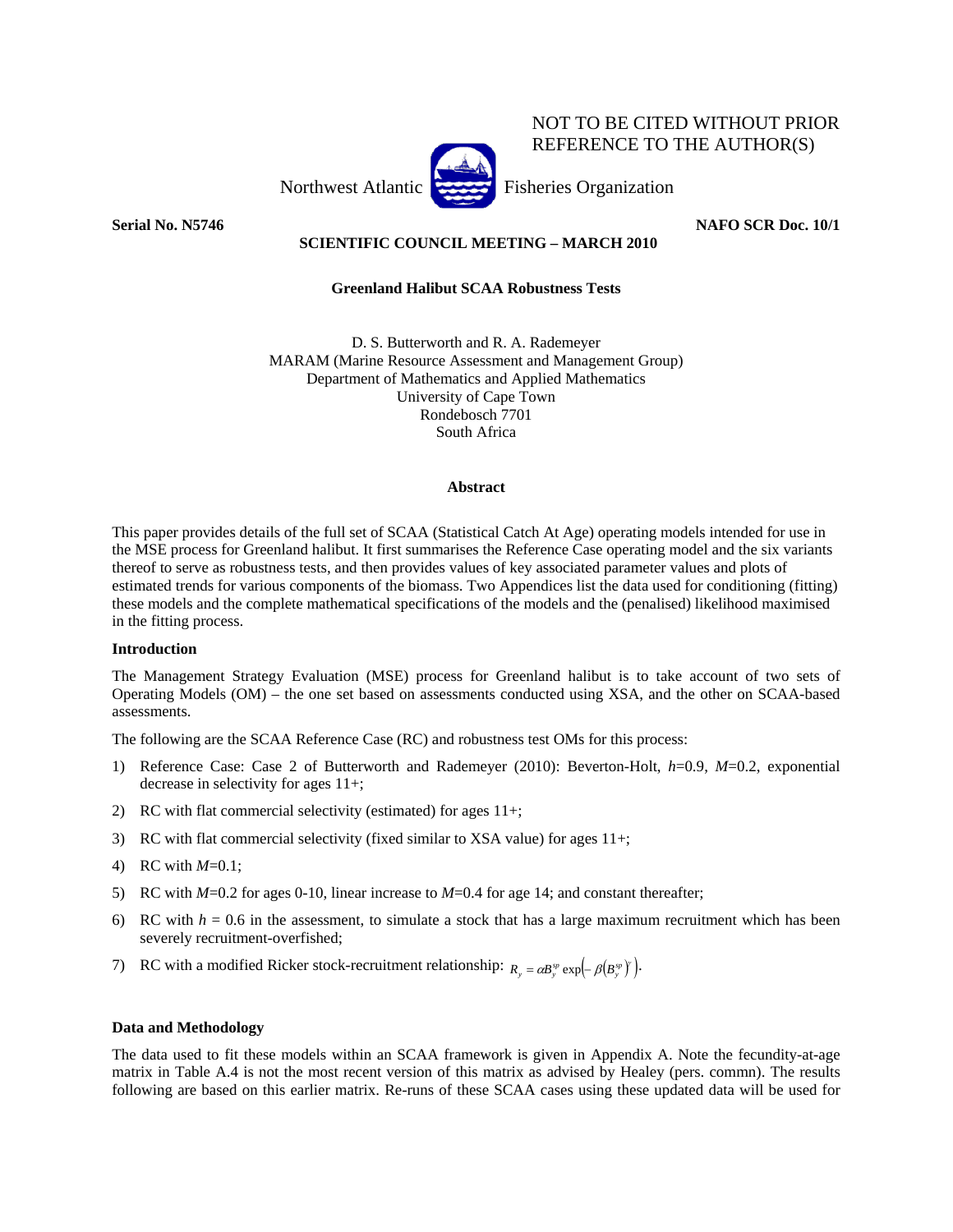the final MSE analyses. However the differences in their results from the plots and results given in the Tables and Figures below are minimal.

The SCAA methodology applied is detailed in Appendix B.

## **Results and Discussion**

The results of the SCAA variants explored are listed in Table 1, with corresponding biomass trajectories plotted in Fig. 1 (which also includes the baseline XSA results for ease of comparison) and stock-recruitment relationships shown in Fig. 2. Table 2 contains the estimated numbers-at-age matrix for the Reference Case, and Table 3 lists the estimates required should another wish to project trajectories forward for any of these OMs.

The biomass trajectories in Fig. 1 show that the various robustness tests generally span the range between the SCAA and XSA Reference Cases, with differences in scale for the 10+ biomass arising primarily from the different ways in which the commercial selectivity for ages  $11+$  is set.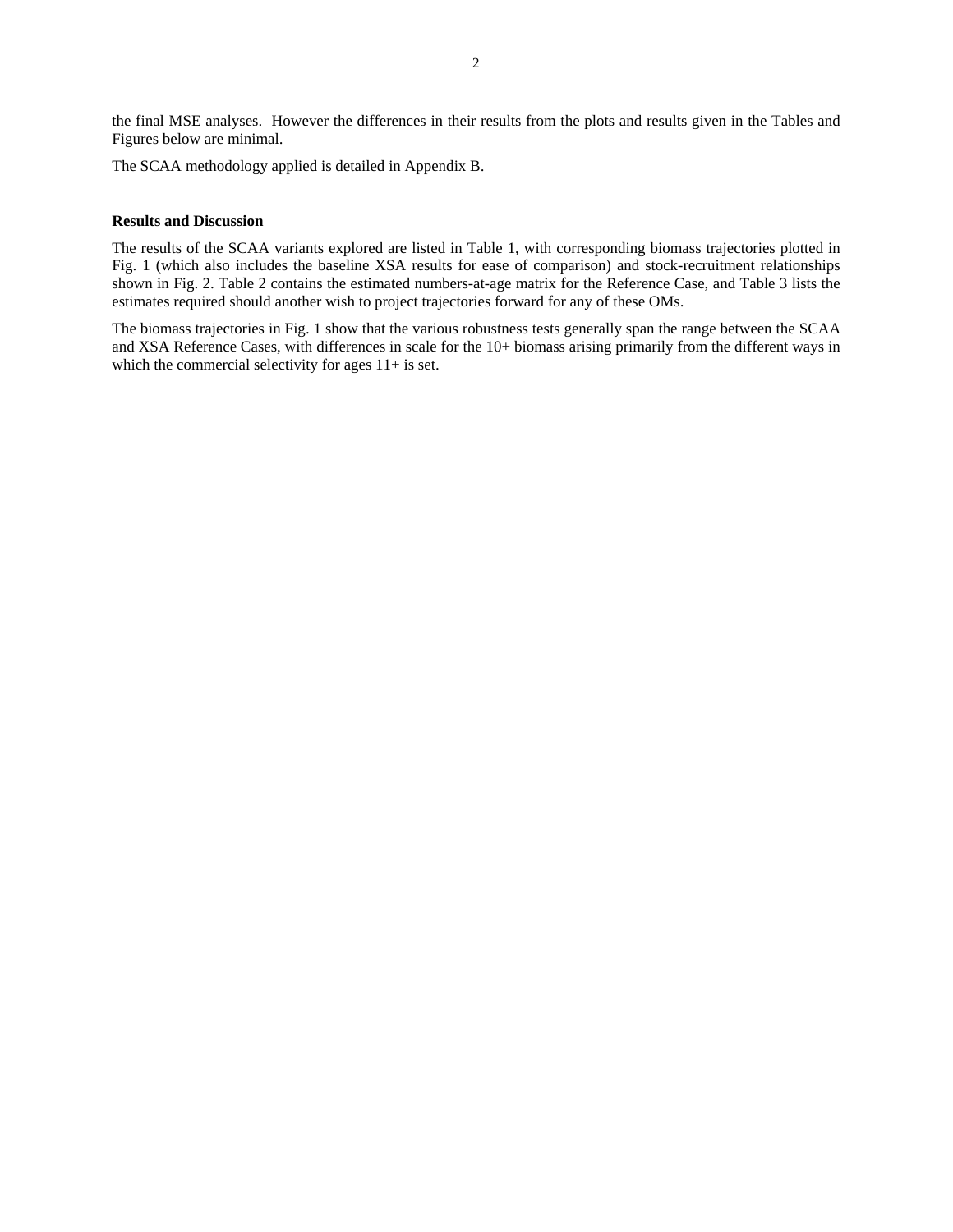|                             |                         | 1) Reference Case   |         |                                                | 2) flat commercial<br>estimated | selectivitiv for ages $11+$                |                | 3) flat commercial<br>selectivity for ages 11+<br>fixed to XSA value |         |                                       | 4) $M = 0.1$        |         | 5) $M_{10}$ =0.2, $M_{14+}$ =0.4,     | linear in between   |         |                                              | 6) $h = 0.6$        |         |                                                | 7) Modified Ricker  |                        |
|-----------------------------|-------------------------|---------------------|---------|------------------------------------------------|---------------------------------|--------------------------------------------|----------------|----------------------------------------------------------------------|---------|---------------------------------------|---------------------|---------|---------------------------------------|---------------------|---------|----------------------------------------------|---------------------|---------|------------------------------------------------|---------------------|------------------------|
| -lnL:overall                | $-630.8$                |                     |         | 625.3                                          |                                 |                                            | $-610.3$       |                                                                      |         | $-631.3$                              |                     |         | $-629.3$                              |                     |         | $-629.5$                                     |                     |         | $-631.0$                                       |                     |                        |
| hL:Survey                   | 29.9                    |                     |         | $-30.2$                                        |                                 |                                            | $-30.7$        |                                                                      |         | 27.0                                  |                     |         | 30.3                                  |                     |         | $-32.3$                                      |                     |         | $-30.2$                                        |                     |                        |
| -lnL:CAA                    | $-222.8$                |                     |         | 220.6                                          |                                 |                                            | $-203.1$       |                                                                      |         | $-221.8$                              |                     |         | $-223.2$                              |                     |         | $-221.8$                                     |                     |         | $-222.1$                                       |                     |                        |
| -lnL:CAAsurv                | $-462.8$                |                     |         | $-463.6$                                       |                                 |                                            | $-463.4$       |                                                                      |         | $-464.8$                              |                     |         | $-461.7$                              |                     |         | $-459.8$                                     |                     |         | $-462.5$                                       |                     |                        |
| -lnL:RecRes                 | 17.6                    |                     |         | 17.6                                           |                                 |                                            | 23.1           |                                                                      |         | 15.9                                  |                     |         | 18.7                                  |                     |         | 17.4                                         |                     |         | 17.0                                           |                     |                        |
| -lnL:SelPen                 | 67.0                    |                     |         | 71.5                                           |                                 |                                            | 63.9           |                                                                      |         | 66.3                                  |                     |         | 67.2                                  |                     |         | 67.1                                         |                     |         | 66.7                                           |                     |                        |
| h                           | 0.90                    |                     |         | 0.90                                           |                                 |                                            | 0.90           |                                                                      |         | 0.90                                  |                     |         | 0.90                                  |                     |         | 0.60                                         |                     |         | 0.80                                           | $\nu =$             | 0.015                  |
| M                           | 0.20                    |                     |         | 0.20                                           |                                 |                                            | 0.20           |                                                                      |         | 0.10                                  |                     |         | $0.2 - 0.4$                           |                     |         | 0.20                                         |                     |         | 0.20                                           |                     |                        |
| $\theta$                    | 0.31                    |                     |         | 0.18                                           |                                 |                                            | 0.04           |                                                                      |         | 0.28                                  |                     |         | 0.35                                  |                     |         | 0.59                                         |                     |         | 0.31                                           |                     |                        |
| ó                           | 0.28                    |                     |         | 0.34                                           |                                 |                                            | 0.46           |                                                                      |         | 0.29                                  |                     |         | 0.27                                  |                     |         | 0.13                                         |                     |         | 0.26                                           |                     |                        |
| $\rho$ - surveys            | 0.60                    |                     |         | 0.57                                           |                                 |                                            | 0.50           |                                                                      |         | 0.65                                  |                     |         | 0.57                                  |                     |         | 0.47                                         |                     |         | 0.58                                           |                     |                        |
| $\rho$ CAAage               | 0.28                    | 0.35                | 0.35    | 0.28                                           | 0.35                            | 0.35                                       | 0.50           | 0.29                                                                 | 0.34    | 0.50                                  | 0.28                | 0.35    | 0.49                                  | 0.29                | 0.36    | 0.50                                         | 0.29                | 0.36    | 0.49                                           | 0.28                | 0.35                   |
| $\rho$ CAAyr                | $-0.32$                 | $-0.49$             | $-0.49$ | $-0.32$                                        | $-0.49$                         | $-0.49$                                    | $-0.69$        | $-0.32$                                                              | $-0.49$ | $-0.69$                               | $-0.32$             | $-0.49$ | $-0.69$                               | $-0.32$             | $-0.49$ | $-0.69$                                      | $-0.32$             | $-0.48$ | $-0.69$                                        | $-0.32$             | $-0.49$                |
| $K^{sp}$                    | 340                     | (0.06)              |         | 328                                            | (0.06)                          |                                            | 425            | (0.06)                                                               |         | 1056                                  | (0.06)              |         | 181                                   | (0.06)              |         | 420                                          | (0.12)              |         | 374                                            | (0.34)              |                        |
| $B\,sp_{2008}$              | 37                      | (0.42)              |         | 25                                             | (0.58)                          |                                            | $\overline{9}$ | (0.27)                                                               |         | 169                                   | (0.33)              |         | 22                                    | (0.46)              |         | 65                                           | (0.45)              |         | 37                                             | (2.33)              |                        |
| $B^{5.9}$<br>$\degree$ 2008 | 128                     |                     |         | 114                                            |                                 |                                            | 94             |                                                                      |         | 123                                   |                     |         | 129                                   |                     |         | 118                                          |                     |         | 125                                            |                     |                        |
| $B^{10+}$<br>2008           | 53                      |                     |         | 38                                             |                                 |                                            | 16             |                                                                      |         | 198                                   |                     |         | 39                                    |                     |         | 85                                           |                     |         | 53                                             |                     |                        |
| $\vert$ MSYL <sup>sp</sup>  | 0.18                    | (0.14)              |         | 0.19                                           | (0.18)                          |                                            | 0.20           | (0.07)                                                               |         | 0.20                                  | (0.15)              |         | 0.17                                  | (0.13)              |         | 0.33                                         | (0.15)              |         | 0.16                                           | (0.54)              |                        |
| $\beta^{sp}{}_{\rm MSY}$    | 60                      | (0.17)              |         | 61                                             | (0.19)                          |                                            | 83             | (0.09)                                                               |         | 206                                   | (0.19)              |         | 31                                    | (0.16)              |         | 138                                          | (0.20)              |         | 60                                             | (0.25)              |                        |
| MSY                         | 27                      | (0.05)              |         | 27                                             | (0.06)                          |                                            | 38             | (0.06)                                                               |         | 28                                    | (0.06)              |         | 28                                    | (0.05)              |         | 21                                           | (0.12)              |         | 26                                             | (0.42)              |                        |
| $\sigma$ <sub>com</sub> CAA | 0.07                    |                     |         | 0.07                                           |                                 |                                            | 0.08           |                                                                      |         | 0.07                                  |                     |         | 0.07                                  |                     |         | 0.07                                         |                     |         | 0.07                                           |                     |                        |
| Survey                      | $q$ 's x10 <sup>6</sup> | $\sigma_{\rm surv}$ |         | $\sigma_{\text{survCAA}}$ q's x10 <sup>6</sup> | $\sigma_{\rm surv}$             | $\sigma_{\text{survCAA}}$ s $\text{x10}^6$ |                | $\sigma_{\rm surv}$                                                  |         | $\sigma_{\text{survCAA}}q$ 's $x10^6$ | $\sigma_{\rm surv}$ |         | $\sigma_{\text{survCAA}}g$ 's $x10^6$ | $\sigma_{\rm surv}$ |         | $\sigma_{\text{survCAA}}/q$ 's $\times 10^6$ | $\sigma_{\rm surv}$ |         | $\sigma_{\text{survCAA}}q$ 's x10 <sup>6</sup> | $\sigma_{\rm surv}$ | $\sigma_{\rm survCAR}$ |
| CanFall                     | 421                     | 0.17                | 0.02    | 454                                            | 0.16                            | 0.02                                       | 508            | 0.15                                                                 | 0.02    | 640                                   | 0.22                | 0.02    | 416                                   | 0.17                | 0.02    | 435                                          | 0.15                | 0.02    | 426                                            | 0.17                | 0.02                   |
|                             | EU 218744               | 0.28                | 0.05    | 237401                                         | 0.28                            | 0.05                                       | 264633         | 0.29                                                                 | 0.05    | 243516                                | 0.28                | 0.05    | 209096                                | 0.27                | 0.05    | 198912                                       | 0.26                | 0.05    | 218826                                         | 0.28                | 0.05                   |
| CanSpr                      | 22                      | 0.41                | 0.05    | 23                                             | 0.40                            | 0.05                                       | 25             | 0.41                                                                 | 0.05    | 29                                    | 0.42                | 0.05    | 22                                    | 0.41                | 0.05    | 22                                           | 0.40                | 0.05    | 22                                             | 0.41                | 0.05                   |
| $ \sigma_{R}\_\text{out}$   | 0.21                    |                     |         | 0.21                                           |                                 |                                            | 0.24           |                                                                      |         | 0.20                                  |                     |         | 0.22                                  |                     |         | 0.21                                         |                     |         | 0.21                                           |                     |                        |

Table 1: Results of fits of SCAA Reference Case and the intended robustness test operating models (see text for details) to the commercial catch and survey data. Values fixed on input rather than estimated are shown in **bold**. Quantities shown in parenthesis are Hessian-based CVs.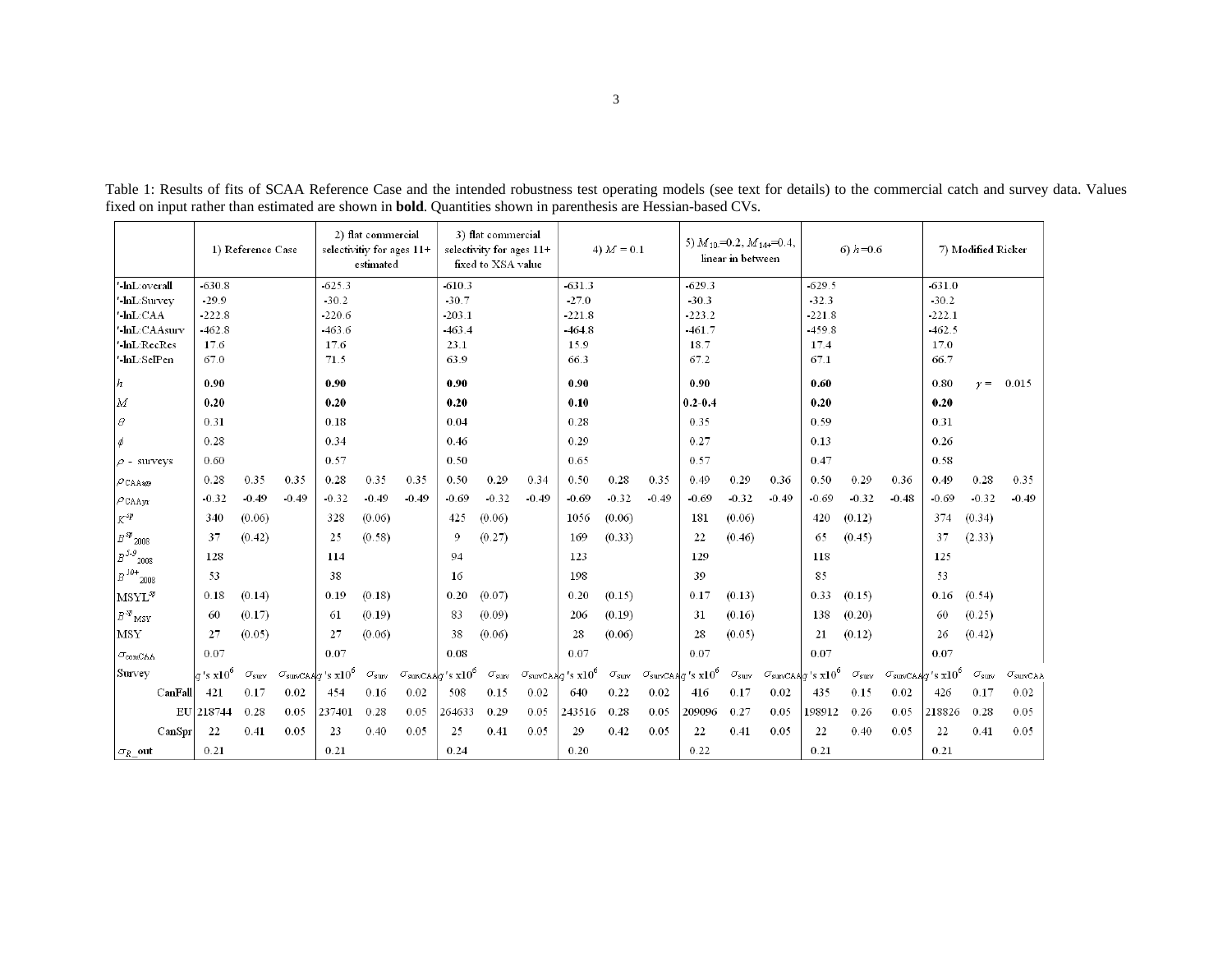Table 2: Numbers-at-age (in  $10^6$ ) matrix for the SCAA Reference Case.

|      | $\mathbf{0}$ |         | $\overline{c}$ | $\overline{3}$ | $\overline{4}$ | 5      | 6      | $7\phantom{.0}$ | 8      | 9      | 10     | 11     | 12     | 13    | 14    | 15    | 16    | 17    | 18    | 19    | $20+$ |
|------|--------------|---------|----------------|----------------|----------------|--------|--------|-----------------|--------|--------|--------|--------|--------|-------|-------|-------|-------|-------|-------|-------|-------|
| 1975 | 218.780      | 179.122 | 146.652        | 120.063        | 98.266         | 80.242 | 65.425 | 50.969          | 35.640 | 22.103 | 13.030 | 8.072  | 5.893  | 4.444 | 3.428 | 2.689 | 2.134 | 1.708 | 1.375 | 1.112 | 4.841 |
| 1976 | 206.542      | 179.122 | 146.652        | 120.064        | 98.275         | 80.300 | 65.499 | 51.680          | 37.308 | 24.041 | 14.417 | 8.783  | 6.089  | 4.548 | 3.486 | 2.721 | 2.152 | 1.718 | 1.381 | 1.116 | 4.850 |
| 1977 | 154.541      | 169.102 | 146.652        | 120.065        | 98.281         | 80.336 | 65.583 | 52.093          | 38.670 | 26.176 | 16.433 | 10.110 | 6.732  | 4.753 | 3.597 | 2.783 | 2.187 | 1.739 | 1.393 | 1.123 | 4.865 |
| 1978 | 182.844      | 126.528 | 138.449        | 120.066        | 98.287         | 80.374 | 64.423 | 48.598          | 34.276 | 25.208 | 19.017 | 12.579 | 7.889  | 5.323 | 3.794 | 2.891 | 2.248 | 1.773 | 1.413 | 1.135 | 4.888 |
| 1979 | 218.502      | 149.700 | 103.592        | 113.350        | 98.284         | 80.355 | 64.105 | 46.448          | 29.964 | 20.870 | 17.715 | 14.297 | 9.691  | 6.181 | 4.221 | 3.035 | 2.328 | 1.818 | 1.439 | 1.150 | 4.913 |
| 1980 | 183.625      | 178.895 | 122.564        | 84.813         | 92.792         | 80.394 | 64.600 | 48.006          | 30.824 | 19.109 | 14.081 | 11.978 | 11.262 | 7.716 | 4.958 | 3.405 | 2.458 | 1.891 | 1.480 | 1.173 | 4.952 |
| 1981 | 180.897      | 150.340 | 146.466        | 100.345        | 69.428         | 75.885 | 64.344 | 47.289          | 30.063 | 18.312 | 12.229 | 9.037  | 9.346  | 8.905 | 6.159 | 3.985 | 2.751 | 1.993 | 1.537 | 1.205 | 5.000 |
| 1982 | 198.683      | 148.106 | 123.087        | 119.914        | 82.141         | 56.766 | 61.653 | 49.528          | 31.253 | 16.939 | 11.166 | 8.441  | 6.983  | 7.338 | 7.072 | 4.932 | 3.211 | 2.226 | 1.618 | 1.251 | 5.063 |
| 1983 | 176.497      | 162.668 | 121.258        | 100.774        | 98.163         | 67.179 | 46.196 | 48.105          | 34.411 | 19.323 | 11.089 | 8.015  | 6.605  | 5.533 | 5.866 | 5.691 | 3.987 | 2.605 | 1.810 | 1.318 | 5.154 |
| 1984 | 196.814      | 144.503 | 133.181        | 99.276         | 82.496         | 80.293 | 54.470 | 35.498          | 31.815 | 21.554 | 13.203 | 8.311  | 6.306  | 5.254 | 4.435 | 4.730 | 4.607 | 3.238 | 2.120 | 1.476 | 5.286 |
| 1985 | 218.509      | 161.138 | 118.309        | 109.038        | 81.270         | 67.472 | 65.041 | 41.587          | 22.929 | 19.327 | 14.441 | 9.806  | 6.513  | 5.001 | 4.203 | 3.571 | 3.825 | 3.739 | 2.634 | 1.728 | 5.521 |
| 1986 | 194.399      | 178.900 | 131.928        | 96.862         | 89.264         | 66.491 | 54.065 | 49.518          | 28.919 | 15.266 | 14.327 | 11.369 | 7.795  | 5.219 | 4.031 | 3.403 | 2.899 | 3.113 | 3.048 | 2.150 | 5.923 |
| 1987 | 167.516      | 159.161 | 146.471        | 108.012        | 79.297         | 73.035 | 53.348 | 41.346          | 34.796 | 19.516 | 11.387 | 11.306 | 9.054  | 6.255 | 4.211 | 3.265 | 2.764 | 2.360 | 2.538 | 2.488 | 6.598 |
| 1988 | 147.101      | 137.150 | 130.309        | 119.918        | 88.419         | 64.846 | 59.549 | 40.741          | 23.564 | 19.929 | 13.735 | 8.661  | 8.800  | 7.146 | 4.986 | 3.381 | 2.636 | 2.240 | 1.918 | 2.067 | 7.415 |
| 1989 | 143.340      | 120.436 | 112.289        | 106.687        | 98.170         | 72.335 | 52.948 | 46.614          | 26.737 | 15.507 | 14.820 | 10.724 | 6.863  | 7.036 | 5.750 | 4.031 | 2.743 | 2.144 | 1.825 | 1.565 | 7.747 |
| 1990 | 110.615      | 117.357 | 98.605         | 91.933         | 87.335         | 80.281 | 58.958 | 41.195          | 32.040 | 18.686 | 11.372 | 11.073 | 8.355  | 5.420 | 5.611 | 4.619 | 3.255 | 2.223 | 1.742 | 1.486 | 7.601 |
| 1991 | 104.170      | 90.564  | 96.083         | 80.727         | 75.241         | 71.306 | 65.036 | 42.621          | 20.983 | 17.190 | 11.541 | 7.394  | 8.031  | 6.270 | 4.168 | 4.390 | 3.659 | 2.602 | 1.789 | 1.408 | 7.387 |
| 1992 | 125.654      | 85.287  | 74.147         | 78.661         | 66.056         | 61.334 | 55.255 | 45.570          | 22.677 | 9.038  | 7.955  | 6.600  | 4.965  | 5.712 | 4.642 | 3.173 | 3.411 | 2.884 | 2.072 | 1.435 | 7.120 |
| 1993 | 181.129      | 102.876 | 69.827         | 60.701         | 64.359         | 53.807 | 47.069 | 37.603          | 22.016 | 8.265  | 3.633  | 4.214  | 4.267  | 3.441 | 4.152 | 3.489 | 2.443 | 2.671 | 2.286 | 1.657 | 6.912 |
| 1994 | 238.618      | 148.295 | 84.227         | 57.164         | 49.665         | 52.424 | 29.887 | 22.458          | 15.708 | 8.703  | 3.560  | 1.776  | 2.722  | 2.955 | 2.500 | 3.120 | 2.685 | 1.913 | 2.117 | 1.828 | 6.923 |
| 1995 | 213.727      | 195.363 | 121.412        | 68.953         | 46.767         | 40.426 | 27.210 | 12.848          | 8.136  | 5.290  | 3.282  | 1.578  | 1.105  | 1.838 | 2.110 | 1.856 | 2.380 | 2.089 | 1.509 | 1.687 | 7.055 |
| 1996 | 141.007      | 174.984 | 159.949        | 99.397         | 56.425         | 38.138 | 31.758 | 19.352          | 7.432  | 4.898  | 3.355  | 2.242  | 1.081  | 0.797 | 1.374 | 1.618 | 1.449 | 1.883 | 1.668 | 1.213 | 7.084 |
| 1997 | 139.009      | 115.446 | 143.264        | 130.945        | 81.331         | 45.983 | 29.747 | 22.008          | 10.406 | 4.201  | 2.954  | 2.215  | 1.485  | 0.762 | 0.586 | 1.041 | 1.253 | 1.139 | 1.497 | 1.337 | 6.713 |
| 1998 | 163.421      | 113.811 | 94.519         | 117.287        | 107.155        | 66.331 | 35.485 | 20.190          | 10.997 | 5.347  | 2.452  | 1.868  | 1.524  | 1.074 | 0.571 | 0.450 | 0.814 | 0.992 | 0.910 | 1.204 | 6.525 |
| 1999 | 176.303      | 133.798 | 93.180         | 77.381         | 95.981         | 87.412 | 51.374 | 24.383          | 10.474 | 5.851  | 3.196  | 1.578  | 1.300  | 1.111 | 0.809 | 0.440 | 0.353 | 0.646 | 0.793 | 0.733 | 6.269 |
| 2000 | 197.866      | 144.344 | 109.543        | 76.283         | 63.317         | 78.230 | 69.601 | 35.655          | 11.116 | 5.272  | 3.300  | 2.100  | 1.053  | 0.920 | 0.820 | 0.615 | 0.341 | 0.278 | 0.514 | 0.636 | 5.667 |
| 2001 | 208.975      | 161.999 | 118.178        | 89.678         | 62.412         | 51.560 | 61.935 | 46.556          | 13.648 | 4.889  | 2.703  | 2.061  | 1.336  | 0.721 | 0.664 | 0.613 | 0.471 | 0.267 | 0.220 | 0.410 | 5.091 |
| 2002 | 171.204      | 171.094 | 132.632        | 96.749         | 73.385         | 50.897 | 40.449 | 40.763          | 16.620 | 6.310  | 3.174  | 1.789  | 1.413  | 0.964 | 0.540 | 0.509 | 0.479 | 0.373 | 0.213 | 0.177 | 4.459 |
| 2003 | 128.975      | 140.170 | 140.079        | 108.583        | 79.173         | 59.857 | 40.009 | 26.921          | 15.420 | 7.958  | 4.147  | 2.125  | 1.238  | 1.026 | 0.724 | 0.415 | 0.399 | 0.379 | 0.298 | 0.171 | 3.761 |
| 2004 | 135.183      | 105.596 | 114.760        | 114.678        | 88.850         | 64.540 | 44.496 | 23.327          | 9.479  | 6.237  | 4.594  | 2.837  | 1.427  | 0.881 | 0.760 | 0.551 | 0.323 | 0.314 | 0.302 | 0.239 | 3.185 |
| 2005 | 103.976      | 110.678 | 86.454         | 93.952         | 93.846         | 72.479 | 48.756 | 27.622          | 9.956  | 4.463  | 3.842  | 3.242  | 1.973  | 1.040 | 0.663 | 0.586 | 0.432 | 0.256 | 0.251 | 0.243 | 2.778 |
| 2006 | 158.453      | 85.128  | 90.615         | 70.779         | 76.894         | 76.622 | 57.629 | 34.820          | 13.367 | 4.443  | 2.527  | 2.616  | 2.351  | 1.480 | 0.800 | 0.519 | 0.464 | 0.345 | 0.206 | 0.203 | 2.456 |
| 2007 | 132.129      | 129.730 | 69.697         | 74.186         | 57.930         | 62.797 | 61.087 | 41.702          | 17.906 | 6.415  | 2.617  | 1.752  | 1.919  | 1.779 | 1.145 | 0.628 | 0.412 | 0.372 | 0.278 | 0.167 | 2.164 |
| 2008 | 146.386      | 108.178 | 106.213        | 57.061         | 60.725         | 47.348 | 50.847 | 46.001          | 23.109 | 9.808  | 4.153  | 1.807  | 1.333  | 1.490 | 1.401 | 0.911 | 0.504 | 0.333 | 0.301 | 0.226 | 1.900 |
| 2009 | 148.662      | 119.851 | 88.568         | 86.958         | 46.709         | 49.650 | 38.427 | 38.992          | 28.047 | 13.973 | 6.702  | 2.980  | 1.397  | 1.046 | 1.183 | 1.122 | 0.734 | 0.408 | 0.270 | 0.245 | 1.734 |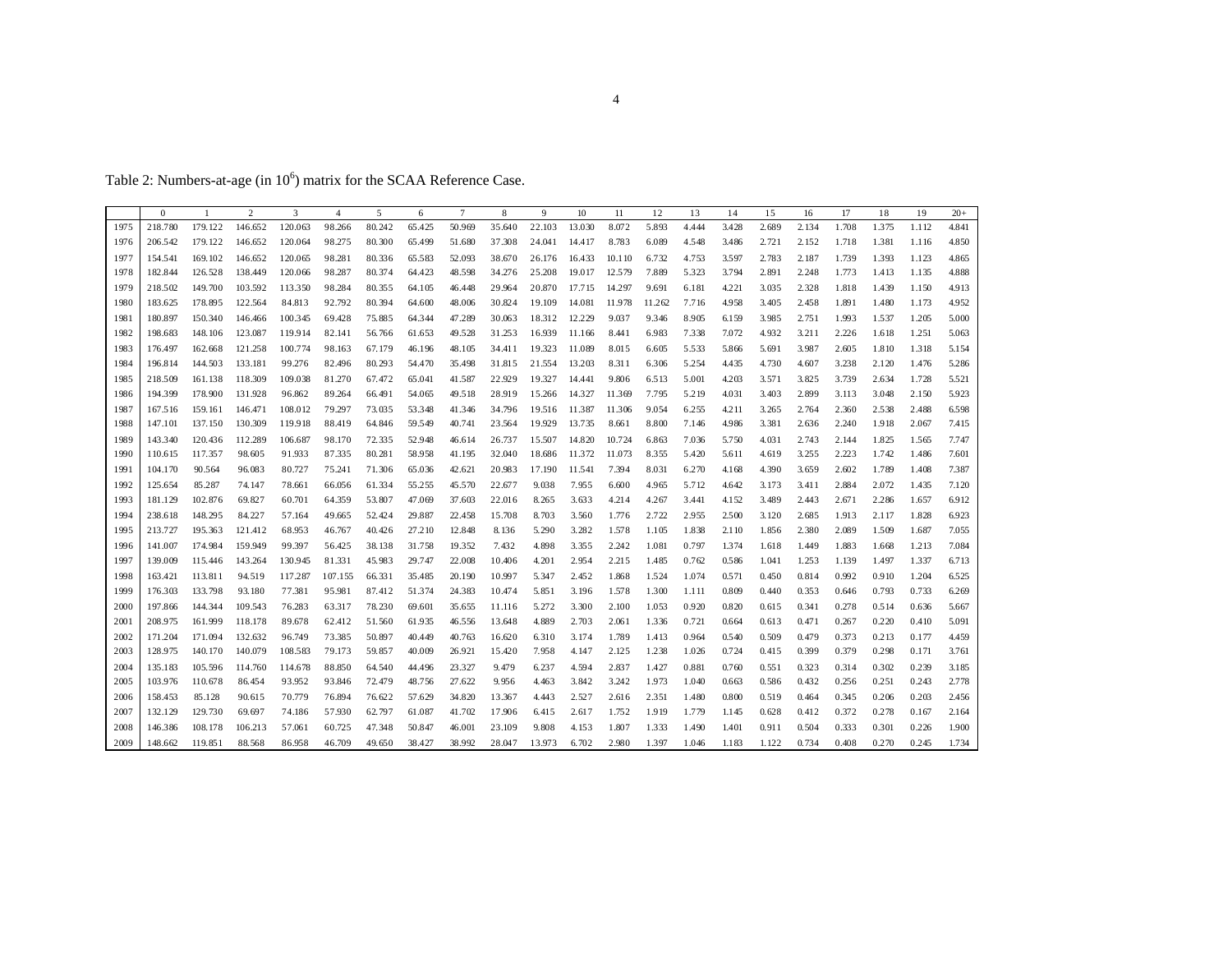| raon J.<br>guantities needed for projections for the SCAA Kelefence Case. |                |                        |                  |        |
|---------------------------------------------------------------------------|----------------|------------------------|------------------|--------|
| h                                                                         | 0.900          |                        |                  |        |
| $K^{sp}$                                                                  | 339.94         |                        |                  |        |
| $\sigma_R$                                                                | 0.210          |                        |                  |        |
| Survey biomass indices:                                                   |                |                        |                  |        |
|                                                                           | $q$ 's $x10^6$ | $\sigma_{\text{surv}}$ | $\lambda_{2008}$ | $\rho$ |
| CanFall                                                                   | 421.005        | 0.170                  | $-0.017$         | 0.597  |
| EU                                                                        | 218744         | 0.281                  | $-0.514$         | 0.597  |
| CanSpr                                                                    | 22.109         | 0.406                  | 0.061            | 0.597  |
| Selectivities                                                             |                |                        |                  |        |
| age                                                                       | CanFall        | ${\rm EU}$             | CaSpr            | Comm   |
| $\boldsymbol{0}$                                                          | 0.285          | 0.050                  | 0.068            | 0.000  |
| $\mathbf{1}$                                                              | 0.533          | 0.063                  | 0.159            | 0.000  |
| $\overline{c}$                                                            | 1.000          | 0.079                  | 0.375            | 0.000  |
| 3                                                                         | 0.696          | 0.126                  | 0.623            | 0.001  |
| $\overline{4}$                                                            | 0.769          | 0.178                  | 0.728            | 0.009  |
| 5                                                                         | 0.664          | 0.491                  | 1.000            | 0.015  |
| 6                                                                         | 0.515          | 0.965                  | 0.658            | 0.173  |
| 7                                                                         | 0.463          | 1.000                  | 0.370            | 0.521  |
| 8                                                                         | 0.279          | 0.800                  | 0.127            | 0.866  |
| 9                                                                         | 0.116          | 0.369                  | 0.044            | 1.000  |
| 10                                                                        | 0.060          | 0.283                  | 0.015            | 0.869  |
| 11                                                                        | 0.041          | 0.155                  | 0.005            | 0.387  |
| 12                                                                        | 0.027          | 0.085                  | 0.002            | 0.282  |
| 13                                                                        | 0.018          | 0.047                  | 0.001            | 0.206  |
| 14                                                                        | 0.012          | 0.026                  | 0.000            | 0.150  |
| 15                                                                        | 0.008          | 0.014                  | 0.000            | 0.110  |
| 16                                                                        | 0.006          | 0.008                  | 0.000            | 0.080  |
| 17                                                                        | 0.004          | 0.004                  | 0.000            | 0.059  |
| 18                                                                        | 0.003          | 0.002                  | 0.000            | 0.043  |
| 19                                                                        | 0.002          | 0.001                  | 0.000            | 0.031  |
| $20+$                                                                     | 0.001          | 0.001                  | 0.000            | 0.023  |
|                                                                           |                |                        |                  |        |
|                                                                           |                |                        |                  |        |

Table 3: Quantities needed for projections for the SCAA Reference Case.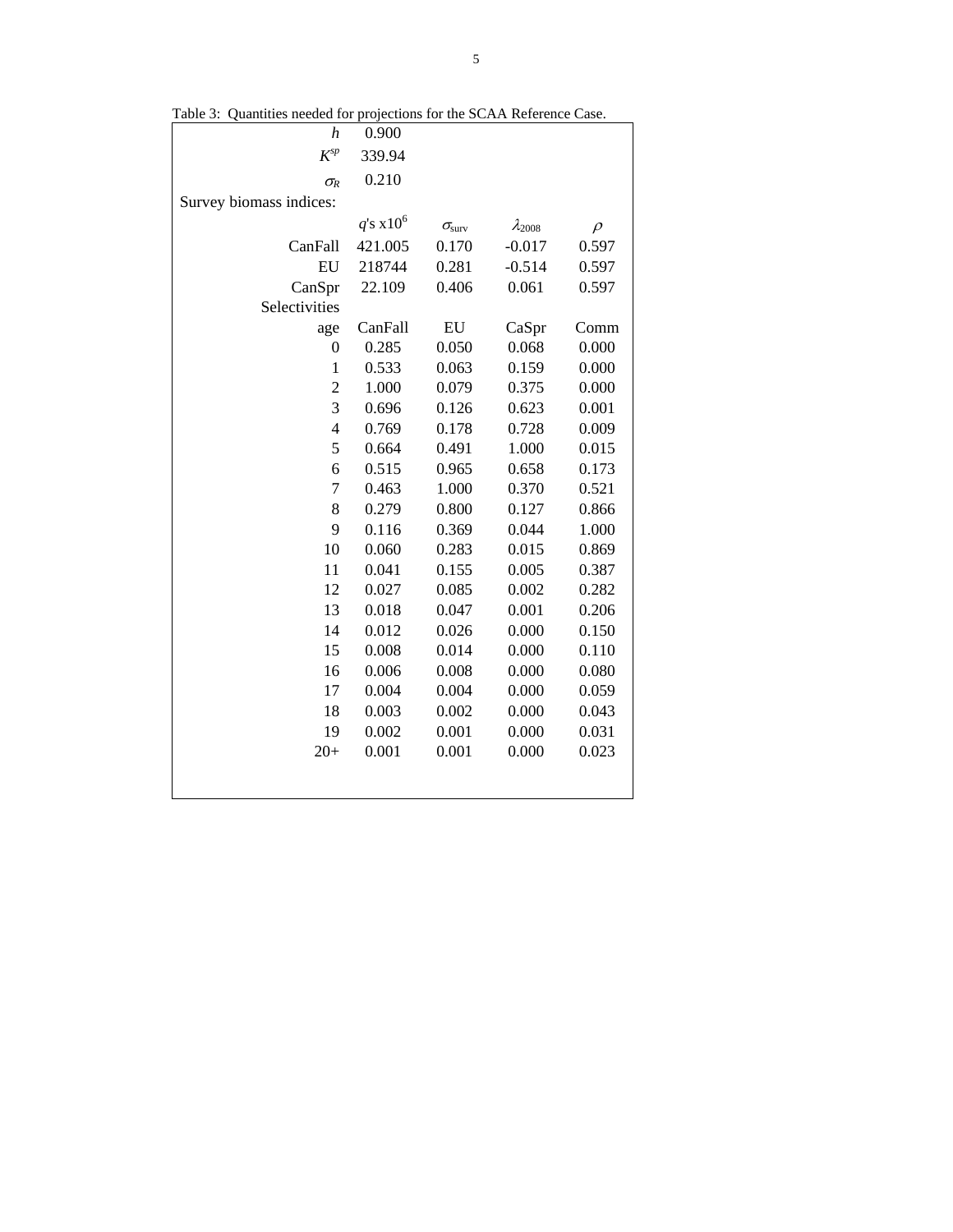

Fig. 1: Biomass trajectories for a series of SCAA variants and the 2008 XSA (Healy and Mahe, 2009).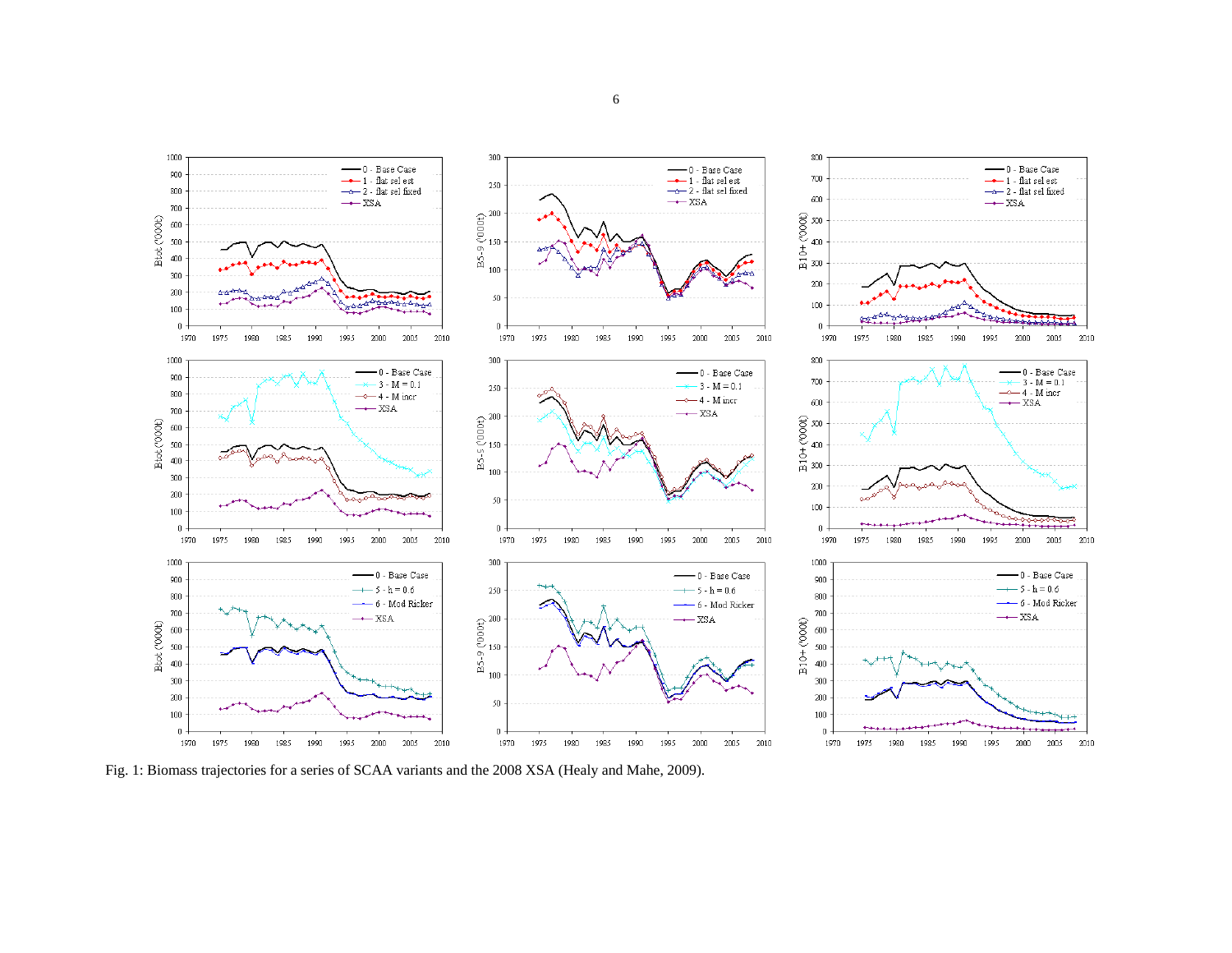

Fig. 2: Stock-recruitment relationships for a series of SCAA variants.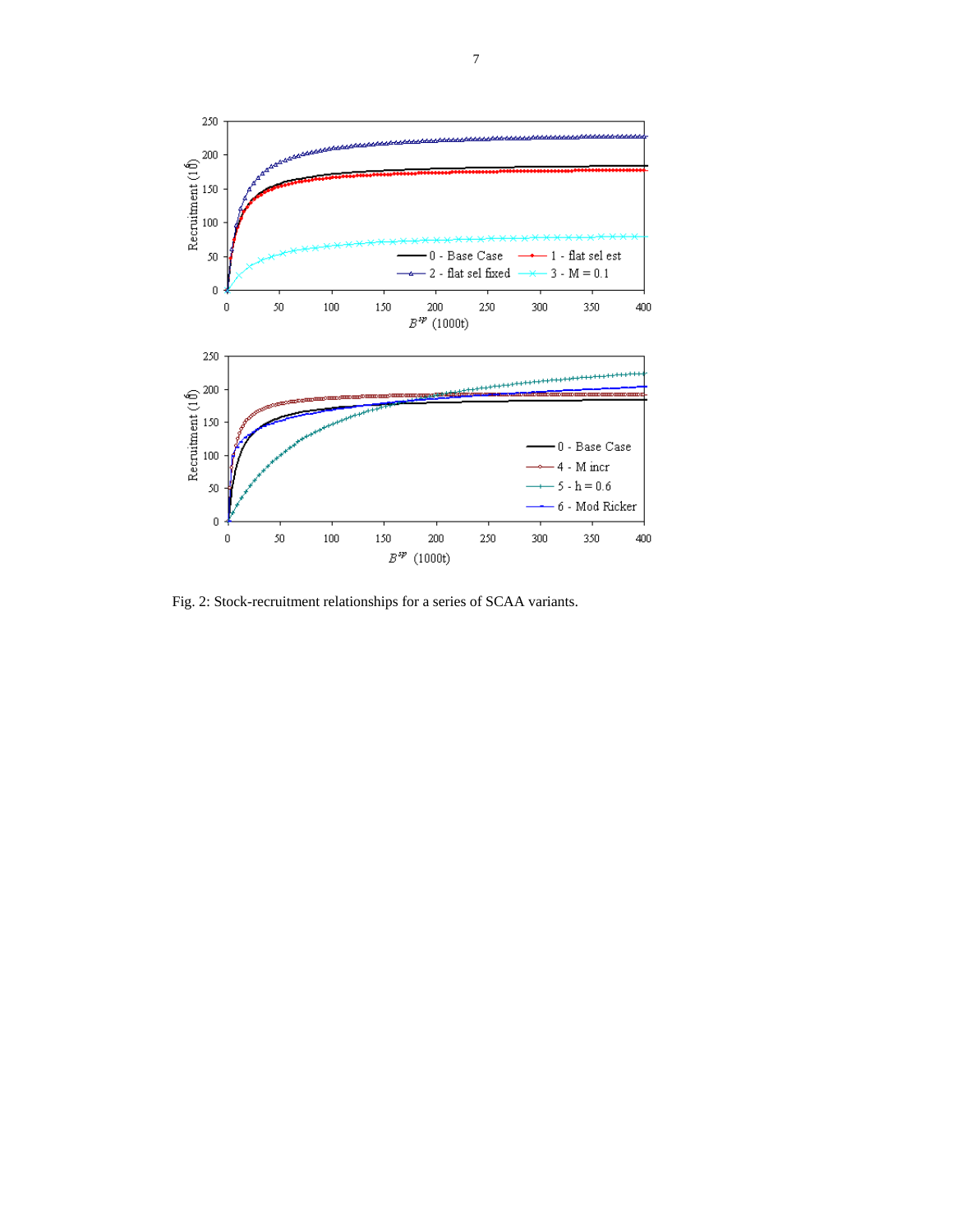# **APPENDIX A – Data**

| Year | Landings (t) | Year | Landings $(t)$ |
|------|--------------|------|----------------|
| 1960 | 938          | 1984 | 26711          |
| 1961 | 741          | 1985 | 20347          |
| 1962 | 588          | 1986 | 17976          |
| 1963 | 1621         | 1987 | 32442          |
| 1964 | 4252         | 1988 | 19215          |
| 1965 | 10069        | 1989 | 20034          |
| 1966 | 19276        | 1990 | 47454          |
| 1967 | 26525        | 1991 | 65008          |
| 1968 | 32392        | 1992 | 63193          |
| 1969 | 37275        | 1993 | 62455          |
| 1970 | 36889        | 1994 | 51029          |
| 1971 | 24834        | 1995 | 15272          |
| 1972 | 30038        | 1996 | 18840          |
| 1973 | 29105        | 1997 | 19858          |
| 1974 | 27588        | 1998 | 19946          |
| 1975 | 28814        | 1999 | 24226          |
| 1976 | 24611        | 2000 | 34177          |
| 1977 | 32048        | 2001 | 38232          |
| 1978 | 39070        | 2002 | 34062          |
| 1979 | 34104        | 2003 | 35151          |
| 1980 | 32867        | 2004 | 25486          |
| 1981 | 30754        | 2005 | 23255          |
| 1982 | 26278        | 2006 | 23531          |
| 1983 | 27861        | 2007 | 22747          |

**Table A1**: Landings (tons) for Greenland Halibut in Sub-area 2 and Div. 3KLMNO (Healey and Mahé, 2008).

**Table A2**. Catch at age matrix (000s) for Greenland Halibut in Sub-Area 2 and Divisions 3KLMNO (Healey and Mahé, 2008).

| Year | $\mathbf{1}$     | $\overline{2}$   | 3                | $\overline{4}$   | 5     | 6     | 7     | 8     | 9    | 10   | 11   | 12   | 13  | $14+$ |
|------|------------------|------------------|------------------|------------------|-------|-------|-------|-------|------|------|------|------|-----|-------|
| 1975 | $\boldsymbol{0}$ | $\overline{0}$   | $\overline{0}$   | $\mathbf{0}$     | 334   | 2819  | 5750  | 4956  | 3961 | 1688 | 702  | 135  | 279 | 288   |
| 1976 | $\boldsymbol{0}$ | $\boldsymbol{0}$ | $\boldsymbol{0}$ | $\boldsymbol{0}$ | 17    | 610   | 3231  | 5413  | 3769 | 2205 | 829  | 260  | 101 | 53    |
| 1977 | $\mathbf{0}$     | $\mathbf{0}$     | $\overline{0}$   | $\boldsymbol{0}$ | 534   | 5012  | 10798 | 7346  | 2933 | 1013 | 220  | 130  | 116 | 84    |
| 1978 | $\boldsymbol{0}$ | $\mathbf{0}$     | $\overline{0}$   | $\overline{0}$   | 2982  | 8415  | 8970  | 7576  | 2865 | 1438 | 723  | 367  | 222 | 258   |
| 1979 | $\boldsymbol{0}$ | $\boldsymbol{0}$ | $\overline{0}$   | $\mathbf{0}$     | 2386  | 8727  | 12824 | 6136  | 1169 | 481  | 287  | 149  | 143 | 284   |
| 1980 | $\boldsymbol{0}$ | $\boldsymbol{0}$ | $\overline{0}$   | $\boldsymbol{0}$ | 209   | 2086  | 9150  | 9679  | 5398 | 3828 | 1013 | 128  | 53  | 27    |
| 1981 | $\boldsymbol{0}$ | $\boldsymbol{0}$ | $\overline{0}$   | $\boldsymbol{0}$ | 863   | 4517  | 9806  | 11451 | 4307 | 890  | 256  | 142  | 43  | 69    |
| 1982 | $\boldsymbol{0}$ | $\boldsymbol{0}$ | $\overline{0}$   | $\boldsymbol{0}$ | 269   | 2299  | 6319  | 5763  | 3542 | 1684 | 596  | 256  | 163 | 191   |
| 1983 | $\boldsymbol{0}$ | $\boldsymbol{0}$ | $\overline{0}$   | $\boldsymbol{0}$ | 701   | 3557  | 9800  | 7514  | 2295 | 692  | 209  | 76   | 106 | 175   |
| 1984 | $\boldsymbol{0}$ | $\boldsymbol{0}$ | $\boldsymbol{0}$ | $\mathbf{0}$     | 902   | 2324  | 5844  | 7682  | 4087 | 1259 | 407  | 143  | 106 | 183   |
| 1985 | $\boldsymbol{0}$ | $\boldsymbol{0}$ | $\boldsymbol{0}$ | $\mathbf{0}$     | 1983  | 5309  | 5913  | 3500  | 1380 | 512  | 159  | 99   | 87  | 86    |
| 1986 | $\boldsymbol{0}$ | $\boldsymbol{0}$ | $\boldsymbol{0}$ | $\boldsymbol{0}$ | 280   | 2240  | 6411  | 5091  | 1469 | 471  | 244  | 140  | 70  | 117   |
| 1987 | $\boldsymbol{0}$ | $\boldsymbol{0}$ | $\overline{0}$   | $\boldsymbol{0}$ | 137   | 1902  | 11004 | 8935  | 2835 | 853  | 384  | 281  | 225 | 349   |
| 1988 | $\boldsymbol{0}$ | $\mathbf{0}$     | $\overline{0}$   | $\mathbf{0}$     | 296   | 3186  | 8136  | 4380  | 1288 | 465  | 201  | 105  | 107 | 129   |
| 1989 | $\boldsymbol{0}$ | $\mathbf{0}$     | $\overline{0}$   | $\overline{0}$   | 181   | 1988  | 7480  | 4273  | 1482 | 767  | 438  | 267  | 145 | 71    |
| 1990 | $\boldsymbol{0}$ | $\mathbf{0}$     | $\overline{0}$   | 95               | 1102  | 6758  | 12632 | 7557  | 4072 | 2692 | 1204 | 885  | 434 | 318   |
| 1991 | $\boldsymbol{0}$ | $\boldsymbol{0}$ | $\boldsymbol{0}$ | 220              | 2862  | 7756  | 13152 | 10796 | 7145 | 3721 | 1865 | 1216 | 558 | 422   |
| 1992 | $\boldsymbol{0}$ | $\boldsymbol{0}$ | $\overline{0}$   | 1064             | 4180  | 10922 | 20639 | 12205 | 4332 | 1762 | 1012 | 738  | 395 | 335   |
| 1993 | $\boldsymbol{0}$ | $\boldsymbol{0}$ | $\mathbf{0}$     | 1010             | 9570  | 15928 | 17716 | 11918 | 4642 | 1836 | 1055 | 964  | 401 | 182   |
| 1994 | $\boldsymbol{0}$ | $\boldsymbol{0}$ | $\mathbf{0}$     | 5395             | 16500 | 15815 | 11142 | 6739  | 3081 | 1103 | 811  | 422  | 320 | 215   |
| 1995 | $\boldsymbol{0}$ | $\boldsymbol{0}$ | $\mathbf{0}$     | 323              | 1352  | 2342  | 3201  | 2130  | 1183 | 540  | 345  | 273  | 251 | 201   |
| 1996 | $\boldsymbol{0}$ | $\boldsymbol{0}$ | $\mathbf{0}$     | 190              | 1659  | 5197  | 6387  | 1914  | 956  | 504  | 436  | 233  | 143 | 89    |
| 1997 | $\boldsymbol{0}$ | $\boldsymbol{0}$ | $\boldsymbol{0}$ | 335              | 1903  | 4169  | 7544  | 3215  | 1139 | 606  | 420  | 246  | 137 | 89    |
| 1998 | $\boldsymbol{0}$ | $\mathbf{0}$     | $\overline{0}$   | 552              | 3575  | 5407  | 5787  | 3653  | 1435 | 541  | 377  | 161  | 92  | 51    |
| 1999 | $\boldsymbol{0}$ | $\mathbf{0}$     | $\mathbf{0}$     | 297              | 2149  | 5625  | 8611  | 3793  | 1659 | 623  | 343  | 306  | 145 | 151   |
| 2000 | $\boldsymbol{0}$ | $\boldsymbol{0}$ | $\overline{0}$   | 271              | 2029  | 12583 | 21175 | 3299  | 973  | 528  | 368  | 203  | 129 | 104   |
| 2001 | $\boldsymbol{0}$ | $\boldsymbol{0}$ | $\overline{0}$   | 448              | 2239  | 12163 | 22122 | 5154  | 1010 | 495  | 439  | 203  | 156 | 75    |
| 2002 | $\boldsymbol{0}$ | $\boldsymbol{0}$ | $\mathbf{0}$     | 479              | 1662  | 7239  | 17581 | 6607  | 1244 | 659  | 360  | 224  | 126 | 81    |
| 2003 | $\mathbf{0}$     | $\mathbf{0}$     | $\mathbf{0}$     | 1279             | 4491  | 10723 | 16764 | 6385  | 1614 | 516  | 290  | 144  | 76  | 85    |
| 2004 | $\boldsymbol{0}$ | $\boldsymbol{0}$ | $\mathbf{0}$     | 897              | 4062  | 8236  | 10542 | 4126  | 1307 | 529  | 289  | 184  | 87  | 75    |
| 2005 | $\boldsymbol{0}$ | $\boldsymbol{0}$ | $\mathbf{0}$     | 534              | 1652  | 5999  | 10313 | 3996  | 1410 | 444  | 244  | 114  | 64  | 46    |
| 2006 | $\mathbf{0}$     | $\boldsymbol{0}$ | $\overline{0}$   | 216              | 1869  | 6450  | 12144 | 4902  | 1089 | 372  | 136  | 47   | 32  | 40    |
| 2007 | $\mathbf{0}$     | $\mathbf{0}$     | $\Omega$         | 88               | 570   | 3732  | 11912 | 5414  | 1230 | 472  | 163  | 80   | 41  | 29    |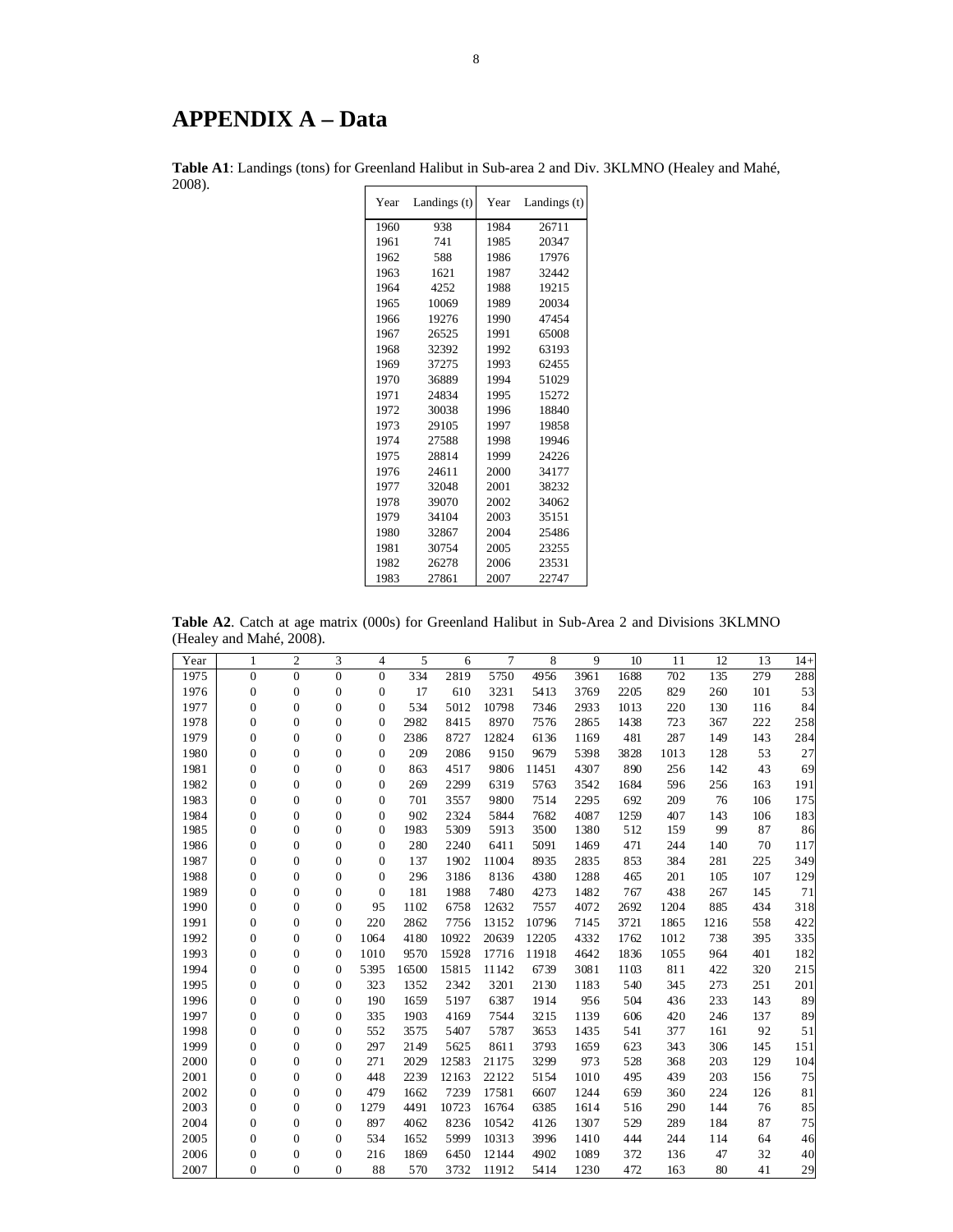| Year | 1     | $\overline{c}$ | 3     | $\overline{4}$ | 5     | 6     | 7     | 8     | 9     | 10    | 11    | 12    | 13    | $14+$ |
|------|-------|----------------|-------|----------------|-------|-------|-------|-------|-------|-------|-------|-------|-------|-------|
| 1975 | 0.000 | 0.000          | 0.126 | 0.244          | 0.609 | 0.760 | 0.955 | 1.190 | 1.580 | 2.210 | 2.700 | 3.370 | 3.880 | 5.764 |
| 1976 | 0.000 | 0.000          | 0.126 | 0.244          | 0.609 | 0.760 | 0.955 | 1.190 | 1.580 | 2.210 | 2.700 | 3.370 | 3.880 | 5.144 |
| 1977 | 0.000 | 0.000          | 0.126 | 0.244          | 0.609 | 0.760 | 0.955 | 1.190 | 1.580 | 2.210 | 2.700 | 3.370 | 3.880 | 5.992 |
| 1978 | 0.000 | 0.000          | 0.126 | 0.244          | 0.609 | 0.760 | 0.955 | 1.190 | 1.580 | 2.210 | 2.700 | 3.370 | 3.880 | 5.894 |
| 1979 | 0.000 | 0.000          | 0.126 | 0.244          | 0.609 | 0.760 | 0.955 | 1.190 | 1.580 | 2.210 | 2.700 | 3.370 | 3.880 | 6.077 |
| 1980 | 0.000 | 0.000          | 0.126 | 0.244          | 0.514 | 0.659 | 0.869 | 1.050 | 1.150 | 1.260 | 1.570 | 2.710 | 3.120 | 5.053 |
| 1981 | 0.000 | 0.000          | 0.126 | 0.244          | 0.392 | 0.598 | 0.789 | 0.985 | 1.240 | 1.700 | 2.460 | 3.510 | 4.790 | 7.426 |
| 1982 | 0.000 | 0.000          | 0.126 | 0.244          | 0.525 | 0.684 | 0.891 | 1.130 | 1.400 | 1.790 | 2.380 | 3.470 | 4.510 | 7.359 |
| 1983 | 0.000 | 0.000          | 0.126 | 0.244          | 0.412 | 0.629 | 0.861 | 1.180 | 1.650 | 2.230 | 3.010 | 3.960 | 5.060 | 7.061 |
| 1984 | 0.000 | 0.000          | 0.126 | 0.244          | 0.377 | 0.583 | 0.826 | 1.100 | 1.460 | 1.940 | 2.630 | 3.490 | 4.490 | 7.016 |
| 1985 | 0.000 | 0.000          | 0.126 | 0.244          | 0.568 | 0.749 | 0.941 | 1.240 | 1.690 | 2.240 | 2.950 | 3.710 | 4.850 | 7.010 |
| 1986 | 0.000 | 0.000          | 0.126 | 0.244          | 0.350 | 0.584 | 0.811 | 1.100 | 1.580 | 2.120 | 2.890 | 3.890 | 4.950 | 7.345 |
| 1987 | 0.000 | 0.000          | 0.126 | 0.244          | 0.364 | 0.589 | 0.836 | 1.160 | 1.590 | 2.130 | 2.820 | 3.600 | 4.630 | 6.454 |
| 1988 | 0.000 | 0.000          | 0.126 | 0.244          | 0.363 | 0.569 | 0.805 | 1.163 | 1.661 | 2.216 | 3.007 | 3.925 | 5.091 | 7.164 |
| 1989 | 0.000 | 0.000          | 0.126 | 0.244          | 0.400 | 0.561 | 0.767 | 1.082 | 1.657 | 2.237 | 2.997 | 3.862 | 4.919 | 6.370 |
| 1990 | 0.000 | 0.000          | 0.090 | 0.181          | 0.338 | 0.546 | 0.766 | 1.119 | 1.608 | 2.173 | 2.854 | 3.731 | 4.691 | 6.391 |
| 1991 | 0.000 | 0.000          | 0.126 | 0.244          | 0.383 | 0.592 | 0.831 | 1.228 | 1.811 | 2.461 | 3.309 | 4.142 | 5.333 | 7.081 |
| 1992 | 0.000 | 0.000          | 0.175 | 0.289          | 0.430 | 0.577 | 0.793 | 1.234 | 1.816 | 2.462 | 3.122 | 3.972 | 5.099 | 6.648 |
| 1993 | 0.000 | 0.000          | 0.134 | 0.232          | 0.368 | 0.547 | 0.809 | 1.207 | 1.728 | 2.309 | 2.999 | 3.965 | 4.816 | 6.489 |
| 1994 | 0.000 | 0.000          | 0.080 | 0.196          | 0.330 | 0.514 | 0.788 | 1.179 | 1.701 | 2.268 | 2.990 | 3.766 | 4.882 | 6.348 |
| 1995 | 0.000 | 0.000          | 0.080 | 0.288          | 0.363 | 0.531 | 0.808 | 1.202 | 1.759 | 2.446 | 3.122 | 3.813 | 4.893 | 6.790 |
| 1996 | 0.000 | 0.000          | 0.161 | 0.242          | 0.360 | 0.541 | 0.832 | 1.272 | 1.801 | 2.478 | 3.148 | 3.856 | 4.953 | 6.312 |
| 1997 | 0.000 | 0.000          | 0.120 | 0.206          | 0.336 | 0.489 | 0.771 | 1.159 | 1.727 | 2.355 | 3.053 | 3.953 | 5.108 | 6.317 |
| 1998 | 0.000 | 0.000          | 0.119 | 0.228          | 0.373 | 0.543 | 0.810 | 1.203 | 1.754 | 2.351 | 3.095 | 4.010 | 5.132 | 6.124 |
| 1999 | 0.000 | 0.000          | 0.176 | 0.253          | 0.358 | 0.533 | 0.825 | 1.253 | 1.675 | 2.287 | 2.888 | 3.509 | 4.456 | 5.789 |
| 2000 | 0.000 | 0.000          | 0.000 | 0.254          | 0.346 | 0.524 | 0.787 | 1.192 | 1.774 | 2.279 | 2.895 | 3.645 | 4.486 | 5.531 |
| 2001 | 0.000 | 0.000          | 0.000 | 0.249          | 0.376 | 0.570 | 0.830 | 1.168 | 1.794 | 2.367 | 2.950 | 3.715 | 4.585 | 5.458 |
| 2002 | 0.000 | 0.000          | 0.217 | 0.251          | 0.369 | 0.557 | 0.841 | 1.193 | 1.760 | 2.277 | 2.896 | 3.579 | 4.407 | 5.477 |
| 2003 | 0.000 | 0.000          | 0.188 | 0.247          | 0.389 | 0.564 | 0.822 | 1.199 | 1.651 | 2.166 | 2.700 | 3.404 | 4.377 | 5.409 |
| 2004 | 0.000 | 0.000          | 0.180 | 0.249          | 0.376 | 0.535 | 0.808 | 1.196 | 1.629 | 2.146 | 2.732 | 3.538 | 4.381 | 5.698 |
| 2005 | 0.000 | 0.000          | 0.252 | 0.301          | 0.396 | 0.564 | 0.849 | 1.247 | 1.691 | 2.177 | 2.705 | 3.464 | 4.264 | 5.224 |
| 2006 | 0.000 | 0.000          | 0.129 | 0.267          | 0.405 | 0.605 | 0.815 | 1.092 | 1.495 | 1.874 | 2.396 | 3.139 | 3.747 | 4.701 |
| 2007 | 0.000 | 0.000          | 0.000 | 0.276          | 0.389 | 0.581 | 0.833 | 1.137 | 1.500 | 1.948 | 2.607 | 3.057 | 3.869 | 4.954 |

**Table A3**. Catch weights-at-age (kg) matrix for Greenland Halibut in Sub-Area 2 and Divisions 3KLMNO (Healy and Mahé, 2008).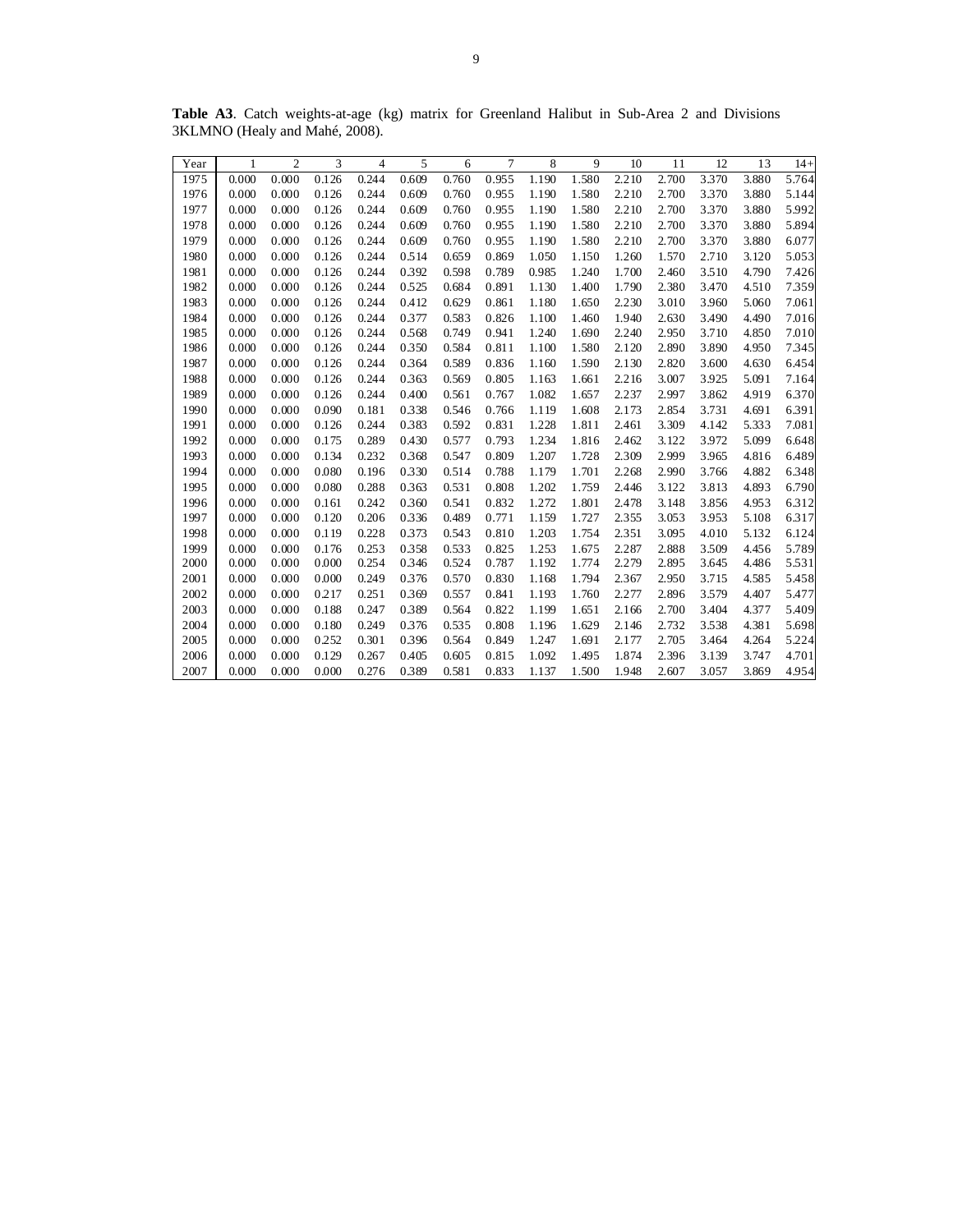**Table A4**: Proportion mature-at-age for Greenland Halibut in Sub-Area 2 and Divisions 3KLMNO (Healy pers. comm.). Note in the assessment, the maturity-at-age in 2008 and pre-1975 is taken as the average over the 1975-2007 period.

|      | $\boldsymbol{0}$ | $\mathbf{1}$ | $\mathfrak{2}$ | 3    | 4    | 5    | 6    | 7    | 8    | 9    | 10   | 11   | 12   | 13   | $14+$ |
|------|------------------|--------------|----------------|------|------|------|------|------|------|------|------|------|------|------|-------|
| 1975 | 0.00             | 0.00         | 0.00           | 0.00 | 0.01 | 0.00 | 0.01 | 0.04 | 0.04 | 0.03 | 0.12 | 0.21 | 0.34 | 0.50 | 0.77  |
| 1976 | 0.00             | 0.00         | 0.00           | 0.00 | 0.00 | 0.01 | 0.01 | 0.02 | 0.06 | 0.07 | 0.06 | 0.21 | 0.34 | 0.50 | 0.72  |
| 1977 | 0.00             | 0.00         | 0.00           | 0.00 | 0.00 | 0.00 | 0.02 | 0.01 | 0.04 | 0.11 | 0.12 | 0.14 | 0.34 | 0.50 | 0.79  |
| 1978 | 0.00             | 0.00         | 0.00           | 0.00 | 0.00 | 0.01 | 0.01 | 0.04 | 0.03 | 0.08 | 0.18 | 0.20 | 0.29 | 0.50 | 0.78  |
| 1979 | 0.00             | 0.00         | 0.00           | 0.00 | 0.00 | 0.01 | 0.01 | 0.02 | 0.06 | 0.06 | 0.16 | 0.28 | 0.31 | 0.50 | 0.80  |
| 1980 | 0.00             | 0.00         | 0.00           | 0.00 | 0.00 | 0.00 | 0.01 | 0.02 | 0.04 | 0.11 | 0.12 | 0.28 | 0.41 | 0.45 | 0.76  |
| 1981 | 0.00             | 0.00         | 0.00           | 0.00 | 0.00 | 0.00 | 0.01 | 0.02 | 0.03 | 0.07 | 0.18 | 0.23 | 0.45 | 0.55 | 0.76  |
| 1982 | 0.00             | 0.00         | 0.00           | 0.00 | 0.00 | 0.00 | 0.00 | 0.01 | 0.04 | 0.06 | 0.13 | 0.28 | 0.40 | 0.63 | 0.77  |
| 1983 | 0.00             | 0.00         | 0.00           | 0.00 | 0.00 | 0.00 | 0.00 | 0.01 | 0.02 | 0.07 | 0.12 | 0.24 | 0.40 | 0.59 | 0.80  |
| 1984 | 0.00             | 0.00         | 0.00           | 0.00 | 0.00 | 0.00 | 0.00 | 0.00 | 0.02 | 0.04 | 0.11 | 0.21 | 0.38 | 0.54 | 0.84  |
| 1985 | 0.00             | 0.00         | 0.00           | 0.00 | 0.00 | 0.00 | 0.00 | 0.00 | 0.01 | 0.03 | 0.07 | 0.19 | 0.35 | 0.56 | 0.78  |
| 1986 | 0.00             | 0.00         | 0.00           | 0.00 | 0.00 | 0.00 | 0.00 | 0.00 | 0.01 | 0.02 | 0.05 | 0.13 | 0.30 | 0.51 | 0.79  |
| 1987 | 0.00             | 0.00         | 0.00           | 0.00 | 0.00 | 0.00 | 0.00 | 0.00 | 0.00 | 0.02 | 0.06 | 0.10 | 0.22 | 0.43 | 0.77  |
| 1988 | 0.00             | 0.00         | 0.00           | 0.00 | 0.00 | 0.00 | 0.00 | 0.01 | 0.00 | 0.01 | 0.04 | 0.15 | 0.17 | 0.34 | 0.71  |
| 1989 | 0.00             | 0.00         | 0.00           | 0.00 | 0.00 | 0.00 | 0.00 | 0.00 | 0.02 | 0.00 | 0.02 | 0.09 | 0.33 | 0.29 | 0.57  |
| 1990 | 0.00             | 0.00         | 0.00           | 0.00 | 0.00 | 0.00 | 0.00 | 0.00 | 0.01 | 0.05 | 0.16 | 0.08 | 0.21 | 0.58 | 0.52  |
| 1991 | 0.00             | 0.00         | 0.00           | 0.00 | 0.00 | 0.00 | 0.00 | 0.00 | 0.01 | 0.02 | 0.15 | 0.97 | 0.25 | 0.41 | 0.74  |
| 1992 | 0.00             | 0.00         | 0.00           | 0.00 | 0.00 | 0.00 | 0.00 | 0.00 | 0.01 | 0.03 | 0.05 | 0.38 | 1.00 | 0.56 | 0.73  |
| 1993 | 0.00             | 0.00         | 0.00           | 0.00 | 0.00 | 0.00 | 0.00 | 0.00 | 0.00 | 0.02 | 0.10 | 0.11 | 0.68 | 1.00 | 0.84  |
| 1994 | 0.00             | 0.00         | 0.00           | 0.00 | 0.00 | 0.00 | 0.00 | 0.00 | 0.01 | 0.01 | 0.06 | 0.26 | 0.25 | 0.88 | 0.99  |
| 1995 | 0.00             | 0.00         | 0.00           | 0.00 | 0.00 | 0.00 | 0.00 | 0.00 | 0.01 | 0.02 | 0.03 | 0.17 | 0.53 | 0.47 | 0.98  |
| 1996 | 0.00             | 0.00         | 0.00           | 0.00 | 0.00 | 0.00 | 0.00 | 0.00 | 0.01 | 0.02 | 0.04 | 0.08 | 0.36 | 0.78 | 0.80  |
| 1997 | 0.00             | 0.00         | 0.00           | 0.00 | 0.00 | 0.00 | 0.00 | 0.00 | 0.00 | 0.01 | 0.04 | 0.10 | 0.20 | 0.61 | 0.91  |
| 1998 | 0.00             | 0.00         | 0.00           | 0.00 | 0.00 | 0.00 | 0.00 | 0.00 | 0.00 | 0.00 | 0.04 | 0.10 | 0.21 | 0.43 | 0.86  |
| 1999 | 0.00             | 0.00         | 0.00           | 0.00 | 0.00 | 0.00 | 0.00 | 0.00 | 0.00 | 0.01 | 0.02 | 0.09 | 0.21 | 0.41 | 0.80  |
| 2000 | 0.00             | 0.00         | 0.00           | 0.00 | 0.00 | 0.00 | 0.00 | 0.00 | 0.01 | 0.01 | 0.04 | 0.12 | 0.21 | 0.41 | 0.73  |
| 2001 | 0.00             | 0.00         | 0.00           | 0.00 | 0.00 | 0.00 | 0.00 | 0.00 | 0.00 | 0.03 | 0.07 | 0.18 | 0.53 | 0.41 | 0.69  |
| 2002 | 0.00             | 0.00         | 0.00           | 0.00 | 0.00 | 0.00 | 0.00 | 0.00 | 0.00 | 0.02 | 0.07 | 0.36 | 0.53 | 0.90 | 0.71  |
| 2003 | 0.00             | 0.00         | 0.00           | 0.00 | 0.00 | 0.00 | 0.00 | 0.00 | 0.00 | 0.02 | 0.06 | 0.17 | 0.82 | 0.85 | 0.93  |
| 2004 | 0.00             | 0.00         | 0.00           | 0.00 | 0.00 | 0.00 | 0.00 | 0.00 | 0.00 | 0.02 | 0.06 | 0.24 | 0.35 | 0.97 | 0.97  |
| 2005 | 0.00             | 0.00         | 0.00           | 0.00 | 0.00 | 0.00 | 0.00 | 0.00 | 0.00 | 0.02 | 0.06 | 0.24 | 0.56 | 0.58 | 1.00  |
| 2006 | 0.00             | 0.00         | 0.00           | 0.00 | 0.00 | 0.00 | 0.00 | 0.00 | 0.00 | 0.02 | 0.06 | 0.24 | 0.56 | 0.80 | 0.86  |
| 2007 | 0.00             | 0.00         | 0.00           | 0.00 | 0.00 | 0.00 | 0.00 | 0.00 | 0.00 | 0.02 | 0.06 | 0.24 | 0.49 | 0.79 | 0.94  |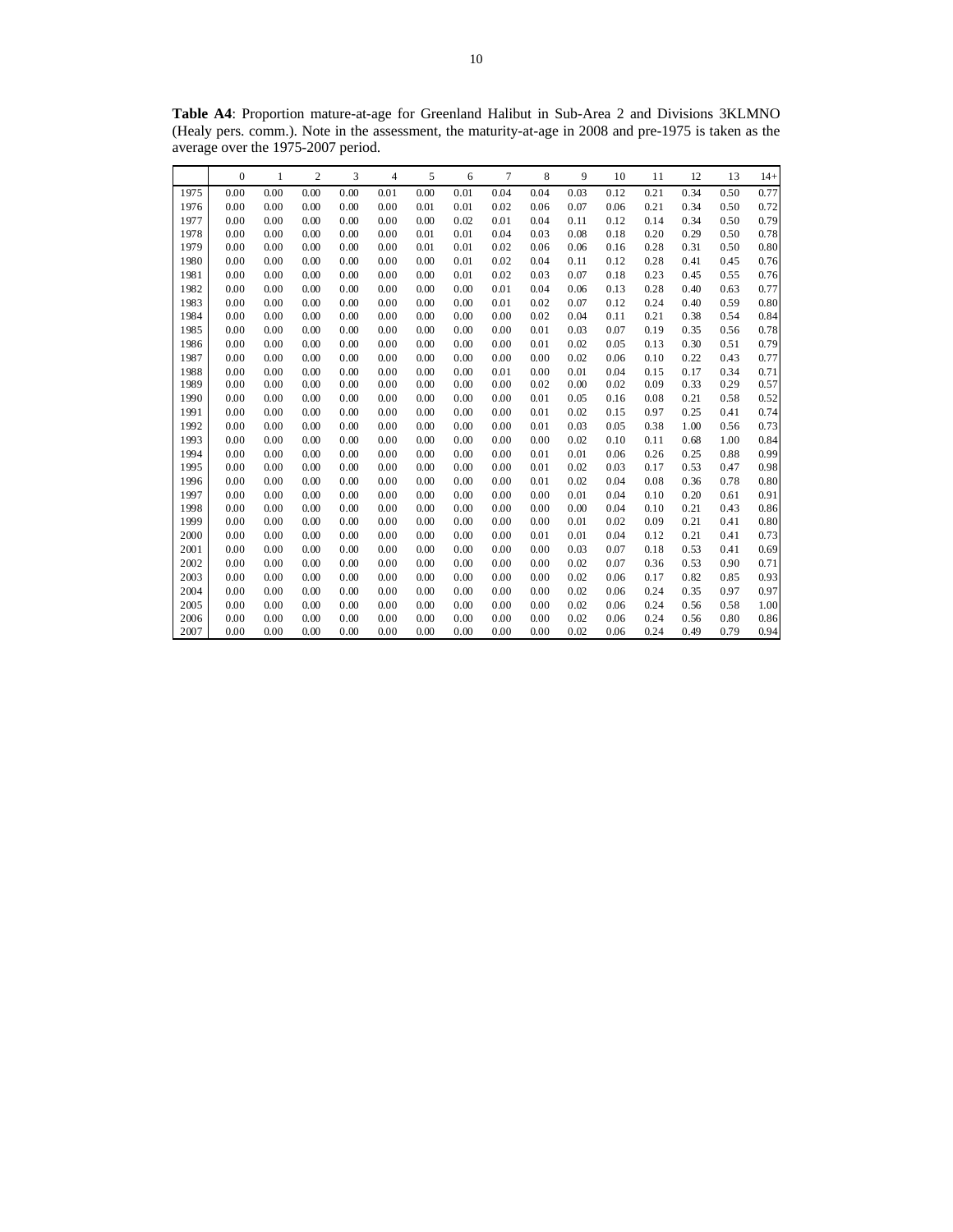**Table A5**: Survey data (mean numbers per tow) of Greenland Halibut in Sub-Area 2 and Divisions 3KLMNO. Decimalized year reflects the timing of each survey series (e.g. EU Summer survey). (Healey and Mahé, 2008)

Note: 1978-1994 2J3K survey data are direct abundance (in '000s) and have not been converted to Campelen equivalents as have the rest of the data.

2J3K Canadian Fall, 1978-1994

|        |       | 2     | 3     | 4     | 5     | 6     |       | 8     | 9     | 10       | 11       | 12           | 13       | $14+$          |
|--------|-------|-------|-------|-------|-------|-------|-------|-------|-------|----------|----------|--------------|----------|----------------|
| 1978.9 | 2538  | 25686 | 54708 | 55914 | 57650 | 45141 | 28923 | 13379 | 6983  | 5112     | 4237     | 2541         | 1611     | 1184           |
| 1979.9 | 2805  | 22523 | 28846 | 25799 | 35886 | 38805 | 18843 | 7378  | 3316  | 3179     | 2102     | 1843         | 1520     | 1834           |
| 1980.9 | 2994  | 8911  | 15315 | 22680 | 35995 | 42154 | 27942 | 9511  | 4207  | 3229     | 3601     | 2393         | 1551     | 1419           |
| 1981.9 | 7563  | 22486 | 30875 | 21226 | 34277 | 38654 | 26647 | 11458 | 5281  | 2824     | 2255     | 1030         | 579      | 450            |
| 1982.9 | 2137  | 5991  | 23971 | 31204 | 31061 | 29062 | 32070 | 32617 | 13535 | 5375     | 2801     | 1790         | 1276     | 2517           |
| 1983.9 | 1004  | 5905  | 19036 | 31465 | 40182 | 34742 | 38908 | 31538 | 11559 | 3040     | 2049     | 1497         | 1089     | 1100           |
| 1984.9 | 1452  | 7148  | 21435 | 36094 | 72180 | 38931 | 30683 | 21712 | 10222 | 4132     | 1869     | 1216         | 964      | 1665           |
| 1985.9 | 7460  | 18147 | 20024 | 36224 | 44886 | 37715 | 22359 | 12761 | 6293  | 3498     | 1592     | 1218         | 517      | 1337           |
| 1986.9 | 13005 | 22185 | 32997 | 55685 | 45213 | 57886 | 45327 | 12676 | 3306  | 1430     | 960      | 961          | 441      | 686            |
| 1987.9 | 1491  | 8685  | 47694 | 35752 | 35854 | 33486 | 33956 | 20722 | 7621  | 2156     | 1065     | 642          | 504      | 461            |
| 1988.9 | 4025  | 12436 | 28404 | 50345 | 58938 | 39603 | 29733 | 9257  | 2525  | 809      | 542      | 309          | 267      | 480            |
| 1989.9 | 3407  | 10414 | 35816 | 69334 | 77935 | 56524 | 32108 | 9627  | 2884  | 675      | 558      | 161          | 56       | 173            |
| 1990.9 | 547   | 5347  | 14506 | 68019 | 65410 | 48199 | 28837 | 6828  | 1839  | 718      | 488      | 267          | 160      | 191            |
| 1991.9 | 5814  | 6726  | 11369 | 37832 | 38273 | 27416 | 9020  | 2155  | 475   | 231      | 104      | 61           | 14       | 7 <sup>1</sup> |
| 1992.9 | 1684  | 14858 | 26664 | 34313 | 23316 | 17109 | 8406  | 962   | 95    | 48       | 13       | $\mathbf{0}$ | $\Omega$ | $\mathbf{0}$   |
| 1993.9 | 7510  | 62818 | 97955 | 46098 | 18385 | 6912  | 2520  | 739   | 63    | $\Omega$ | $\Omega$ | 13           | $\theta$ | $\mathbf{0}$   |
| 1994.9 | 14541 | 30412 | 42221 | 43669 | 31165 | 7237  | 3136  | 947   | 114   | 38       | 7        | $\mathbf{0}$ | 4        | $\mathbf{0}$   |

2J3K Canadian Fall, 1995-2007

|        |       | 2     | 3     | 4     |       | 6     |      | 8    | 9    | 10   | 11   | 12   | $13+$ |
|--------|-------|-------|-------|-------|-------|-------|------|------|------|------|------|------|-------|
| 1996.9 | 98.68 | 47.82 | 32.01 | 9.54  | 6.28  | 2.47  | 0.84 | 0.19 | 0.18 | 0.04 | 0.02 | 0.01 | 0.02  |
| 1997.9 | 28.05 | 58.62 | 43.61 | 21.13 | 10.37 | 5.01  | 2.00 | 0.64 | 0.20 | 0.06 | 0.03 | 0.02 | 0.01  |
| 1998.9 | 23.35 | 25.07 | 31.19 | 21.87 | 10.86 | 4.45  | 2.07 | 0.57 | 0.13 | 0.06 | 0.03 | 0.02 | 0.01  |
| 1999.9 | 15.99 | 34.42 | 24.07 | 28.28 | 20.04 | 10.53 | 3.81 | 0.70 | 0.14 | 0.07 | 0.02 | 0.01 | 0.03  |
| 2000.9 | 38.57 | 21.94 | 16.43 | 13.20 | 13.76 | 7.21  | 2.16 | 0.50 | 0.06 | 0.03 | 0.02 | 0.00 | 0.00  |
| 2001.9 | 43.90 | 22.72 | 17.00 | 14.07 | 9.77  | 7.59  | 3.40 | 0.69 | 0.11 | 0.02 | 0.01 | 0.00 | 0.01  |
| 2002.9 | 40.67 | 24.08 | 12.50 | 9.68  | 6.03  | 1.97  | 0.72 | 0.19 | 0.04 | 0.01 | 0.00 | 0.00 | 0.00  |
| 2003.9 | 45.70 | 26.67 | 11.69 | 9.49  | 6.39  | 2.27  | 0.89 | 0.27 | 0.04 | 0.02 | 0.01 | 0.01 | 0.00  |
| 2004.9 | 32.49 | 32.93 | 13.89 | 12.31 | 9.21  | 2.68  | 1.20 | 0.36 | 0.08 | 0.03 | 0.01 | 0.00 | 0.01  |
| 2005.9 | 16.06 | 16.15 | 8.56  | 13.84 | 10.98 | 6.85  | 3.96 | 0.66 | 0.12 | 0.03 | 0.03 | 0.01 | 0.01  |
| 2006.9 | 32.34 | 17.98 | 8.50  | 17.60 | 13.03 | 9.11  | 4.18 | 1.15 | 0.18 | 0.03 | 0.02 | 0.01 | 0.00  |
| 2007.9 | 32.61 | 14.51 | 12.81 | 18.77 | 9.57  | 10.35 | 6.17 | 2.14 | 0.34 | 0.08 | 0.04 | 0.02 | 0.01  |

|        |       | $\overline{c}$ | 3    | 4     | 5     | 6     |      | 8    | 9    | 10   | 11   | $12+$ |
|--------|-------|----------------|------|-------|-------|-------|------|------|------|------|------|-------|
| 1995.6 | 12.41 | 2.54           | 2.23 | 1.91  | 2.66  | 5.10  | 3.77 | 2.12 | 1.31 | 0.26 | 0.07 | 0.02  |
| 1996.6 | 5.84  | 7.97           | 2.42 | 3.04  | 4.20  | 5.82  | 2.49 | 1.62 | 0.42 | 0.09 | 0.03 | 0.04  |
| 1997.6 | 3.33  | 3.78           | 6.00 | 6.50  | 7.11  | 8.46  | 4.99 | 2.15 | 0.66 | 0.22 | 0.03 | 0.02  |
| 1998.6 | 2.74  | 2.13           | 7.69 | 11.00 | 12.33 | 11.30 | 7.84 | 2.62 | 0.75 | 0.20 | 0.03 | 0.01  |
| 1999.6 | 1.06  | 0.70           | 3.01 | 10.47 | 13.41 | 12.58 | 5.55 | 1.82 | 0.35 | 0.10 | 0.01 | 0.00  |
| 2000.6 | 3.75  | 0.29           | 0.60 | 2.17  | 7.09  | 14.10 | 5.40 | 2.32 | 0.45 | 0.11 | 0.05 | 0.00  |
| 2001.6 | 8.03  | 1.43           | 1.81 | 0.99  | 2.79  | 7.79  | 6.63 | 3.21 | 0.18 | 0.05 | 0.01 | 0.00  |
| 2002.6 | 4.08  | 2.94           | 2.80 | 1.67  | 3.79  | 5.59  | 5.73 | 1.28 | 0.13 | 0.06 | 0.02 | 0.01  |
| 2003.6 | 2.20  | 1.00           | 0.61 | 1.51  | 2.48  | 2.94  | 1.93 | 0.47 | 0.13 | 0.10 | 0.02 | 0.01  |
| 2004.6 | 2.19  | 3.29           | 4.37 | 1.97  | 6.97  | 7.80  | 2.54 | 0.64 | 0.29 | 0.13 | 0.08 | 0.05  |
| 2005.6 | 0.54  | 0.81           | 3.18 | 2.50  | 6.89  | 7.59  | 2.92 | 0.61 | 0.11 | 0.12 | 0.06 | 0.02  |
| 2006.6 | 0.68  | 0.40           | 0.65 | 1.17  | 5.98  | 7.46  | 3.31 | 0.77 | 0.22 | 0.18 | 0.13 | 0.06  |
| 2007.6 | 0.42  | 0.09           | 0.57 | 0.34  | 3.44  | 7.37  | 5.76 | 1.51 | 0.31 | 0.21 | 0.08 | 0.05  |

## 3LNO Canadian Spring, 1996-2007

|        |      | $\overline{c}$ | 3    | 4                    | 5    | 6    | 7    | $8+$ |
|--------|------|----------------|------|----------------------|------|------|------|------|
| 1996.4 | 1.62 | 4.24           | 4.60 | 2.18                 | 0.83 | 0.28 | 0.06 | 0.00 |
| 1997.4 | 1.16 | 3.92           | 5.16 | 3.23                 | 1.46 | 0.51 | 0.10 | 0.01 |
| 1998.4 | 0.22 | 0.81           | 3.85 | 6.19                 | 4.96 | 1.24 | 0.33 | 0.07 |
| 1999.4 | 0.29 | 0.55           | 1.15 | 1.98                 | 3.39 | 1.09 | 0.24 | 0.05 |
| 2000.4 | 0.79 | 1.07           | 1.07 | 1.51                 | 1.95 | 2.04 | 0.56 | 0.03 |
| 2001.4 | 0.57 | 0.71           | 0.74 | 0.68                 | 0.80 | 0.72 | 0.28 | 0.02 |
| 2002.4 | 0.64 | 0.57           | 0.60 | 0.58                 | 0.61 | 0.21 | 0.05 | 0.01 |
| 2003.4 | 0.93 | 2.14           | 1.66 | 1.57                 | 1.06 | 0.21 | 0.05 | 0.01 |
| 2004.4 | 0.66 | 0.57           | 1.18 | 1.18                 | 1.16 | 0.26 | 0.04 | 0.02 |
| 2005.4 | 0.35 | 0.31           | 1.09 | 0.95                 | 1.37 | 0.82 | 0.21 | 0.03 |
| 2006.4 |      |                |      | Survey not completed |      |      |      |      |
| 2007.4 | 1.60 | 0.52           | 0.80 | 0.40                 | 1.41 | 1.49 | 1.12 | 0.18 |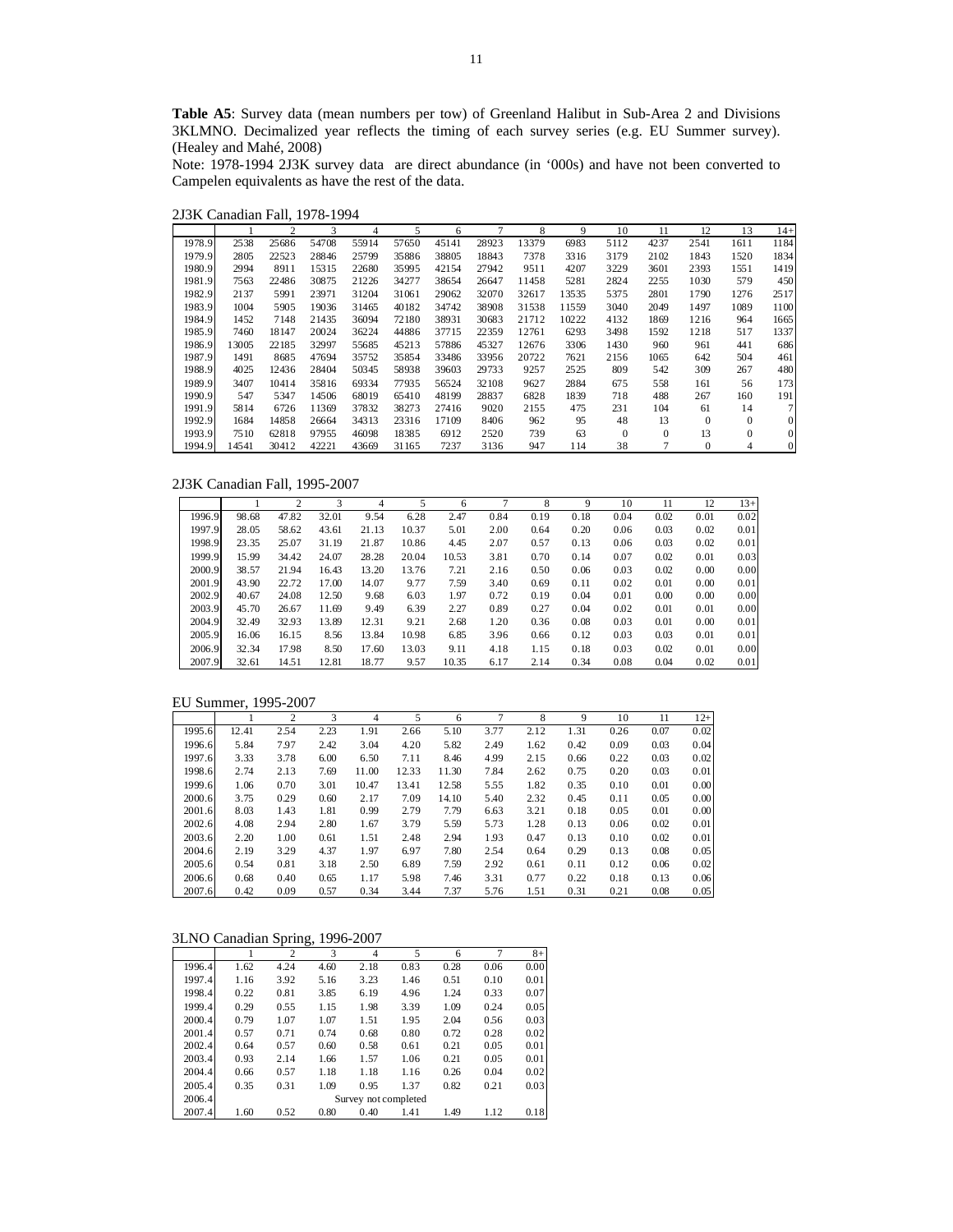|      | 2J3K Fall               | EU survey      | 3LNO - Spr              |
|------|-------------------------|----------------|-------------------------|
| Year | Mean weight<br>(kg)/tow | Biomass (tons) | Mean weight<br>(kg)/tow |
| 1978 | 38.4                    |                |                         |
| 1979 | 28.1                    |                |                         |
| 1980 | 30.0                    |                |                         |
| 1981 | 32.1                    |                |                         |
| 1982 | 35.6                    |                |                         |
| 1983 | 36.9                    |                |                         |
| 1984 | 37.2                    |                |                         |
| 1985 | 27.5                    |                |                         |
| 1986 | 35.4                    |                |                         |
| 1987 | 25.5                    |                |                         |
| 1988 | 23.6                    | 6926           |                         |
| 1989 | 25.4                    | 4472           |                         |
| 1990 | 21.2                    | 5799           |                         |
| 1991 | 11.5                    | 8169           |                         |
| 1992 | 8.2                     | 8728           |                         |
| 1993 | 15.3                    | 6529           |                         |
| 1994 | 10.8                    | 8037           |                         |
| 1995 | 14.1                    | 10875          |                         |
| 1996 | 21.6                    | 11594          | 1.43                    |
| 1997 | 24.8                    | 16098          | 2.10                    |
| 1998 | 23.8                    | 24229          | 3.50                    |
| 1999 | 32.5                    | 21207          | 2.33                    |
| 2000 | 23.9                    | 16959          | 2.30                    |
| 2001 | 22.7                    | 13872          | 1.13                    |
| 2002 | 14.1                    | 12100          | 0.53                    |
| 2003 | 15.3                    | 6214           | 1.13                    |
| 2004 | 17.5                    | 12292          | 0.87                    |
| 2005 | 20.3                    | 11698          | 1.23                    |
| 2006 | 25.7                    | 11706          |                         |
| 2007 | 29.1                    | 13040          | 2.17                    |

**Table A6**: Survey data in terms of weight for ages combined: 2J3K Fall and 3LNO Spr (Healey, 2008), EU survey (Vázquez and González-Troncoso, 2008).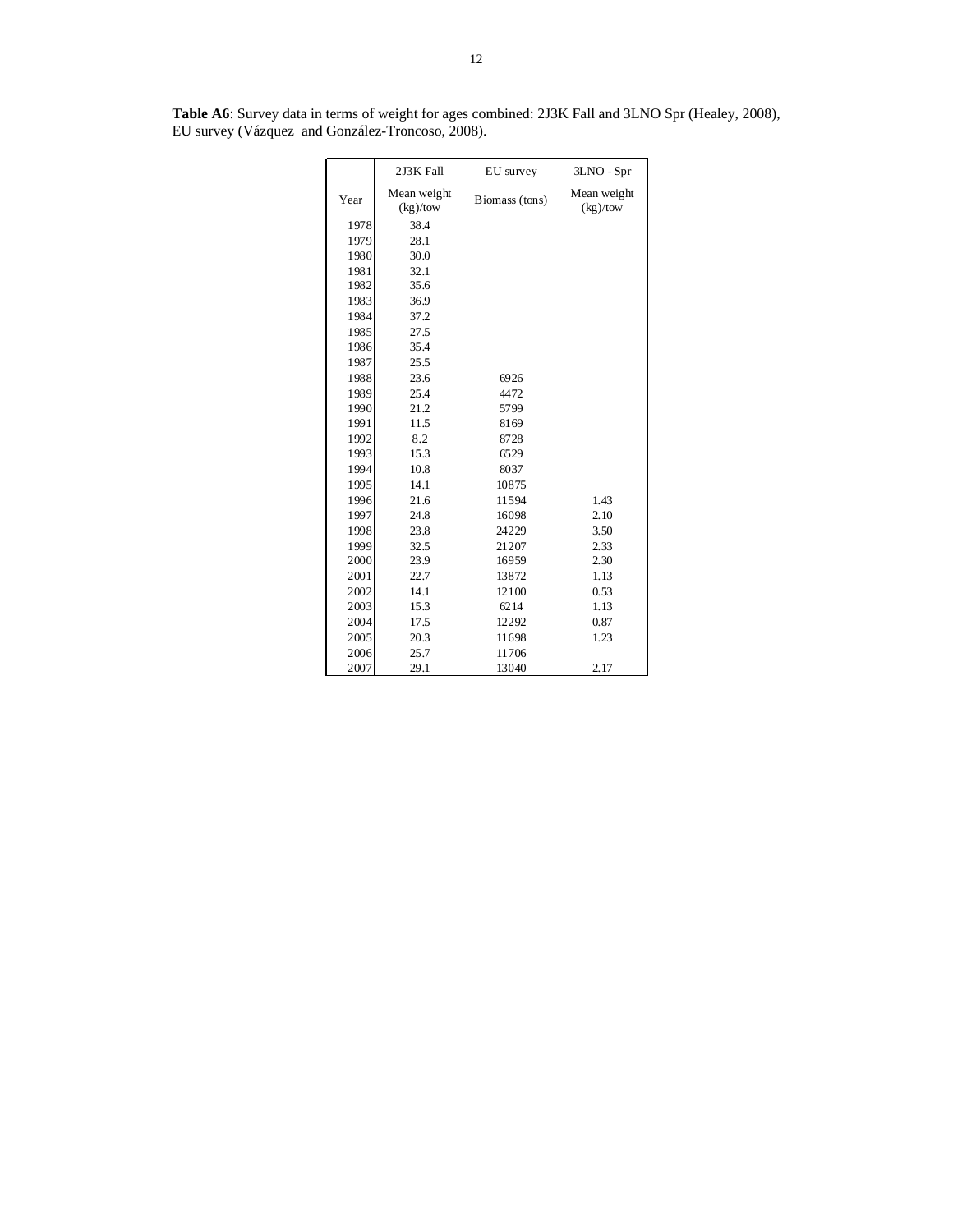# **Appendix B - The SCAA Model**

The model used for these assessments is an Age-Structured Production Model (ASPM). Models of this type fall within the more general class of Statistical Catch-at-Age Analyses. The approach used in an ASPM assessment involves constructing an age-structured model of the population dynamics and fitting it to the available abundance indices by maximising the likelihood function. The model equations and the general specifications of the model are described below, followed by details of the contributions to the (penalised) log-likelihood function from the different sources of data available and assumptions concerning the stock-recruitment relationship. Quasi-Newton minimization is used to minimize the total negative log-likelihood function (the package AD Model Builder<sup>TM</sup>, Otter Research, Ltd is used for this purpose).

## **B.1. Population dynamics**

#### *B.1.1 Numbers-at-age*

The resource dynamics are modelled by the following set of population dynamics equations:

$$
N_{y+1,1} = R_{y+1}
$$
 (B1)

$$
N_{y+1,a+1} = (N_{y,a} e^{-M_a/2} - C_{y,a}) e^{-M_a/2}
$$
 for  $1 \le a \le m-2$  (B2)

$$
N_{y+1,m} = \left(N_{y,m-1} e^{-M_{m-1}/2} - C_{y,m-1}\right) e^{-M_{m-1}/2} + \left(N_{y,m} e^{-M_m/2} - C_{y,m}\right) e^{-M_m/2}
$$
(B3)

where

- $N_{y,a}$  is the number of fish of age *a* at the start of year *y* (which refers to a calendar year),
- *Ry* is the recruitment (number of 0-year-old fish) at the start of year *y*,
- $M_a$  denotes the natural mortality rate for fish of age *a*,
- $C_{y,a}$  is the predicted number of fish of age *a* caught in year *y*, and
- *m* is the maximum age considered (taken to be a plus-group).

These equations reflect Pope's form of the catch equation (Pope, 1972) (the catches are assumed to be taken as a pulse in the middle of the year) rather than the more customary Baranov form (Baranov, 1918) (for which catches are incorporated under the assumption of steady continuous fishing mortality). Pope's form has been used in order to simplify computations. As long as mortality rates are not too high, the differences between the Baranov and Pope formulations will be minimal.

#### *B.1.2. Recruitment*

The number of recruits at the start of year *y* is assumed to be related to the spawning stock size (i.e. the biomass of mature fish) by a Beverton-Holt stock-recruitment relationship (Beverton and Holt, 1957), parameterised in terms of the "steepness" of the stock-recruitment relationship, *h*, and the preexploitation equilibrium spawning biomass,  $K^{sp}$ , and recruitment,  $R_0$  and allowing for annual fluctuation about the deterministic relationship:

$$
R_{y} = \frac{4hR_{0}B_{y}^{sp}}{K^{sp}(1-h)+(5h-1)B_{y}^{sp}}e^{(\epsilon_{y}-\sigma_{R}^{2}/2)}
$$
(B4)

where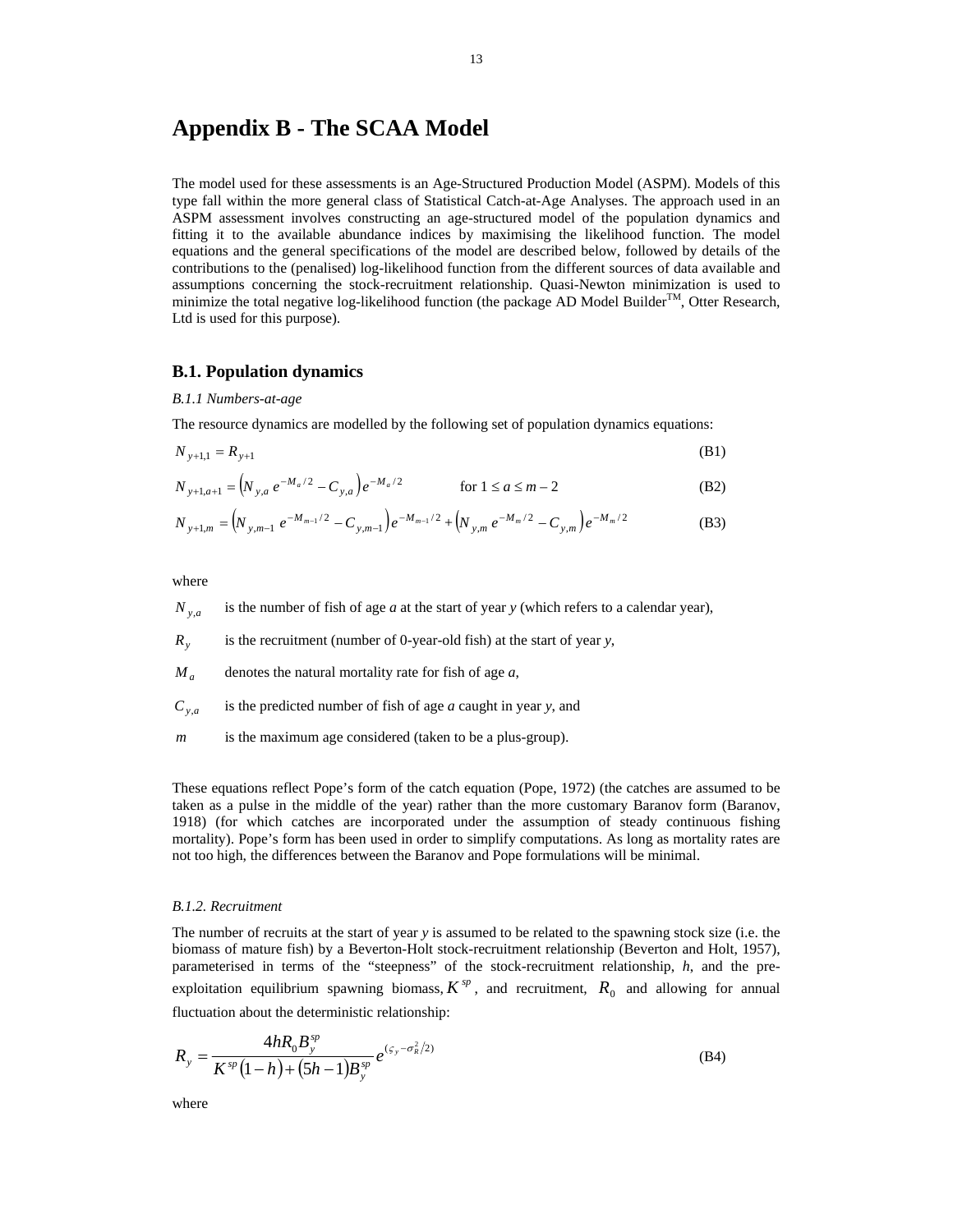- $\zeta$  reflects fluctuation about the expected recruitment for year *y*, which is assumed to be normally distributed with standard deviation  $\sigma_R$  (which is input in the applications considered here); these residuals are treated as estimable parameters in the model fitting process.
- $B_y^{sp}$  is the spawning biomass at the start of year *y*, computed as:

$$
B_{y}^{sp} = \sum_{a=1}^{m} f_{y,a} W_{y,a}^{s \text{trt}} N_{y,a}
$$
 (B5)

where

 $w_{y,a}^{strt}$  is the mass of fish of age *a* during spawning, and

 $f_{y,a}$  is the proportion of fish of age *a* that are mature.

In the fitting procedure,  $K^{sp}$  is estimated while *h* has thus far been fixed at 0.9 for reasons elaborated in the main text.

#### *B.1.3. Total catch and catches-at-age*

The catch by mass in year *y* is given by:

$$
C_{y} = \sum_{a=1}^{m} w_{y,a}^{mid} C_{y,a} = \sum_{a=1}^{m} w_{y,a}^{mid} N_{y,a} e^{-M_{a}/2} S_{y,a} F_{y}
$$
(B6)

where

 $w_{y,a}^{mid}$  denotes the mass of fish of age *a* landed in year *y*,

- $C_{y,a}$  is the catch-at-age, i.e. the number of fish of age *a*, caught in year *y*,
- $S_{y,a}$  is the commercial selectivity (i.e. combination of availability and vulnerability to fishing gear) at age *a* for year *y*; when  $S_{y,a} = 1$ , the age-class *a* is said to be fully selected, and
- $F_y$  is the proportion of a fully selected age class that is fished.

The model estimate of the mid-year exploitable ("available") component of biomass is calculated by converting the numbers-at-age into mid-year mass-at-age (using the individual weights of the landed fish) and applying natural and fishing mortality for half the year:

$$
B_{y}^{ex} = \sum_{a=1}^{m} w_{y,a}^{mid} S_{y,a} N_{y,a} e^{-M_a/2} (1 - S_{y,a} F_y / 2)
$$
 (B7)

whereas for survey estimates of biomass in spring:

$$
B_{y}^{surv,spring} = \sum_{a=1}^{m} w_{y,a}^{mid} S_{a}^{surv} N_{y,a} e^{-M_{a}/4} \left( 1 - S_{y,a} F_{y} / 4 \right)
$$
 (B8)

Summer: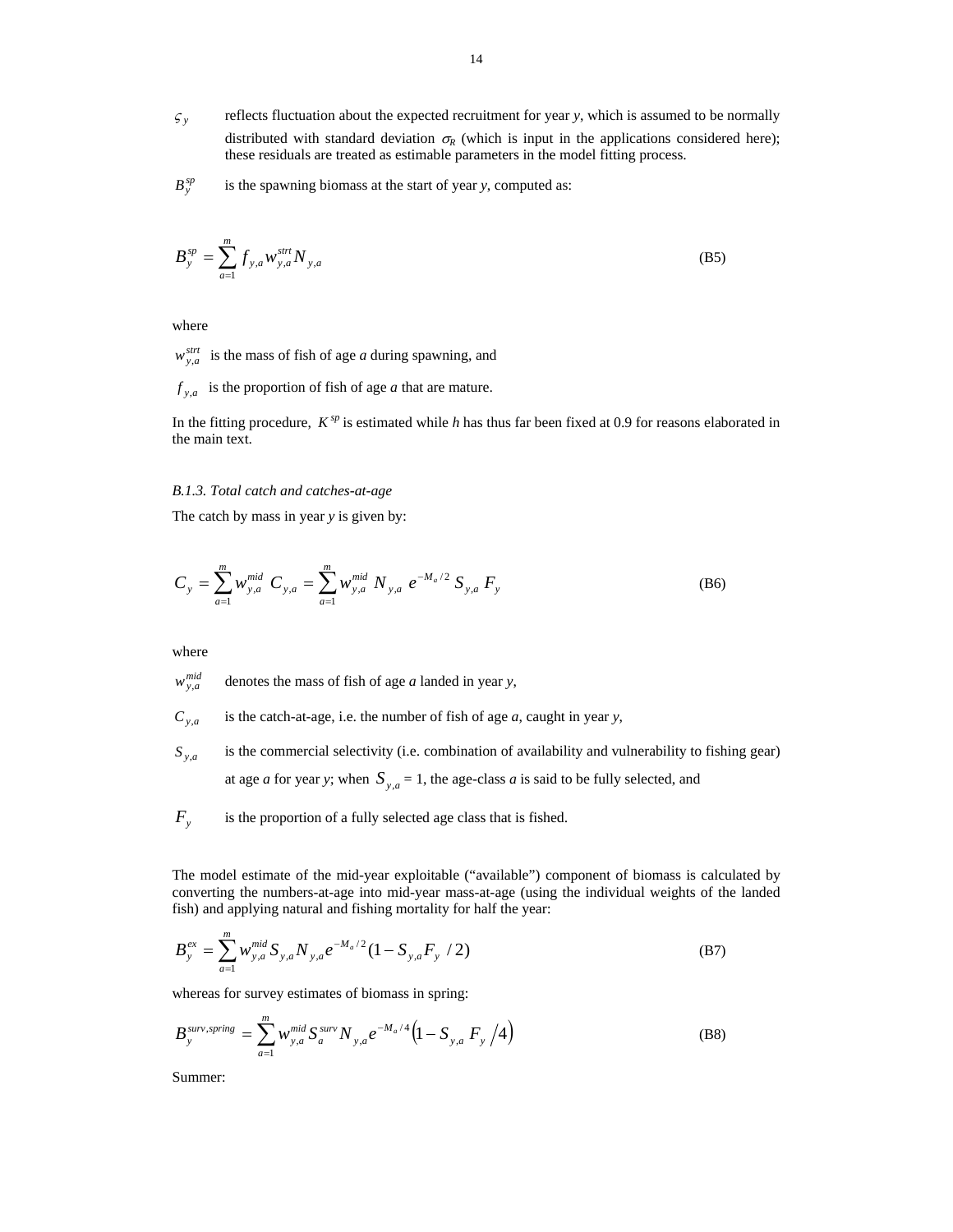$$
B_{y}^{surv,summer} = \sum_{a=1}^{m} w_{y,a}^{mid} S_{a}^{surv} N_{y,a} e^{-M_a/2} \left( 1 - S_{y,a} F_y / 2 \right)
$$
 (B9)

and fall:

$$
B_{y}^{surv, fall} = \sum_{a=1}^{m} w_{y,a}^{mid} S_{a}^{surv} N_{y,a} e^{-M_a 3/4} \left( 1 - S_{y,a} F_y 3/4 \right)
$$
 (B10)

where

 $S_a^{surv}$  is the survey selectivity for age *a* (which is sometimes generalised to be year-dependent).

## *B.1.4. Initial conditions*

For the first year  $(y_0)$  considered in the model therefore, the stock is assumed to be at a fraction ( $\theta$ ) of its pre-exploitation biomass, i.e.:

$$
B_{y_0}^{sp} = \theta \cdot K^{sp} \tag{B11}
$$

with the starting age structure:

$$
N_{y_0,a} = R_{start} N_{start,a} \qquad \qquad \text{for } 1 \le a \le m \tag{B12}
$$

where

$$
N_{start,1} = 1 \tag{B13}
$$

$$
N_{start,a} = N_{start,a-1}e^{-M_{a-1}}(1 - \phi S_{a-1})
$$
 for  $2 \le a \le m-1$  (B14)

$$
N_{start,m} = N_{start,m-1}e^{-M_{m-1}}(1-\phi S_{m-1})/(1-e^{-M_m}(1-\phi S_m))
$$
\n(B15)

where  $\phi$  characterises the average fishing proportion over the years immediately preceding  $y_0$ .

Unless indicated otherwise though, the stock is assumed to be at pristine equilibrium in 1960, i.e.  $\theta$ =1 and  $\phi$ =0 for the results reported here.

#### **B.2. The (penalised) likelihood function**

The model can be fit to (a subset of) CPUE and survey abundance indices, and commercial and survey catch-at-age data to estimate model parameters (which may include residuals about the stockrecruitment function, the fishing selectivities, the annual catches or natural mortality, facilitated through the incorporation of penalty functions described below). Contributions by each of these to the negative of the (penalised) log-likelihood  $(-lnL)$  are as follows.

#### *B.2.1 CPUE relative abundance data*

The likelihood is calculated assuming that an observed CPUE index for a particular fishing fleet is lognormally distributed about its expected value:

$$
I_y^i = \hat{I}_y^i \exp(\varepsilon_y^i) \quad \text{or} \quad \varepsilon_y^i = \ln(I_y^i) - \ln(\hat{I}_y^i)
$$
 (B16)

where *i*

$$
I_y^i
$$
 is the CPUE index for year *y* and series *i*,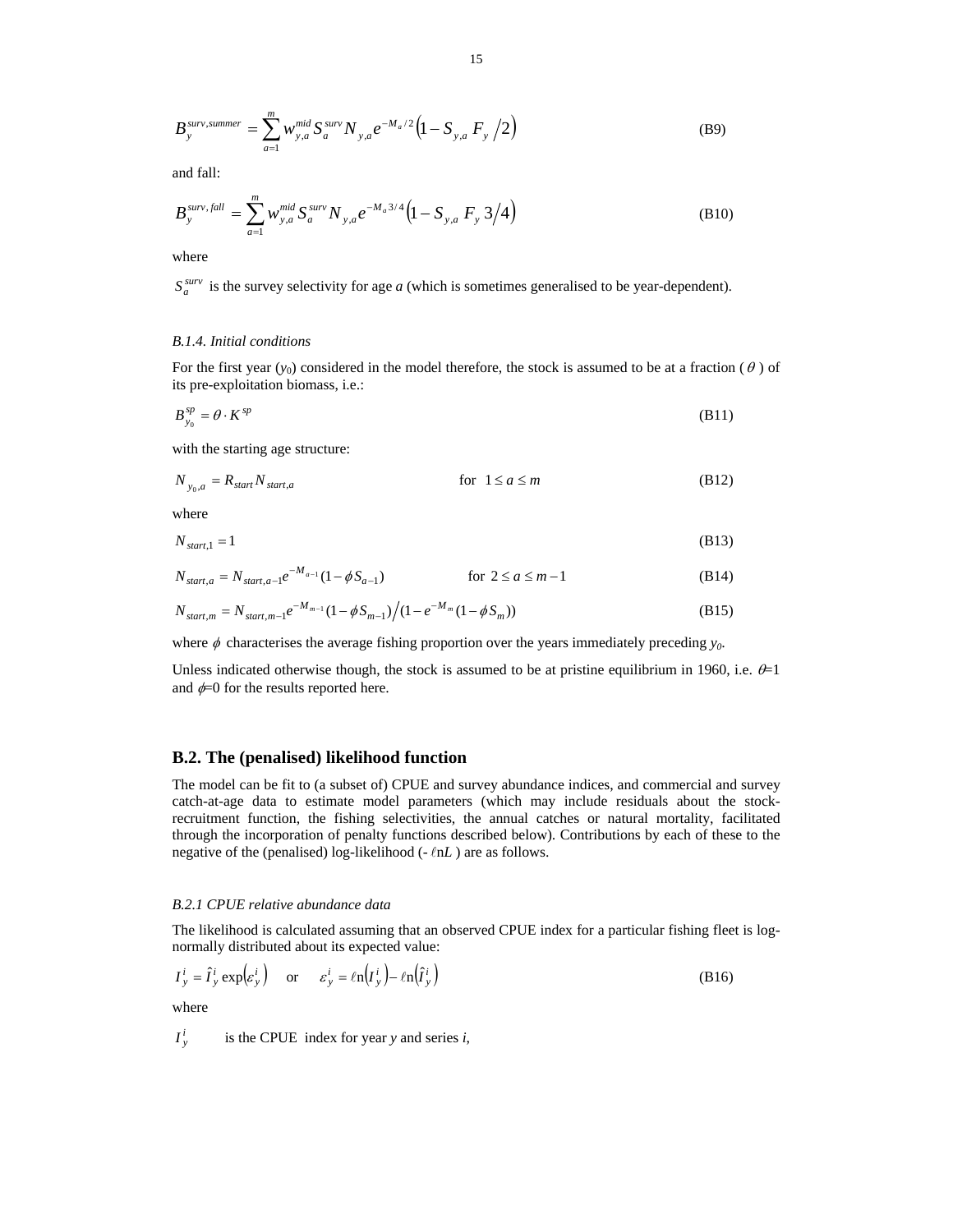$\hat{I}^i_y = \hat{q}^i \hat{B}^{ex}_y$  is the corresponding model estimate, where  $\hat{B}^{ex}_y$  is the model estimate of exploitable resource biomass, given by equation  $(B7)^1$ ,

 $\hat{q}^i$  is the constant of proportionality (catchability) for CPUE series *i*, and

$$
\varepsilon_y^i
$$
 from  $N\left(0, \left(\sigma_y^i\right)^2\right)$ .

The contribution of the CPUE data to the negative of the log-likelihood function (after removal of constants) is then given by:

$$
-\ln L^{CPUE} = \sum_{i} \sum_{y} \left[ \ln \left( \sigma_{y}^{i} \right) + \left( \varepsilon_{y}^{i} \right)^{2} / 2 \left( \sigma_{y}^{i} \right)^{2} \right]
$$
(B17)

where

 $\sigma_v^i$  is the standard deviation of the residuals for the logarithm of index *i* in year *y*.

Homoscedasticity of residuals is assumed, so that  $\sigma_y^i = \sigma_j^i$  is estimated in the fitting procedure by its maximum likelihood value:

$$
\hat{\sigma}^i = \sqrt{1/n_i \sum_{y} \left( \ln(I_y^i) - \ln(q^i \hat{B}_y^{\text{ex}}) \right)^2}
$$
\n(B18)

where

 $n_i$  is the number of data points for CPUE index *i*.

The catchability coefficient  $q^i$  for CPUE index *i* is estimated by its maximum likelihood value:

$$
ln \hat{q}^i = 1/n_i \sum_{y} \left( \ln I_y^i - \ln \hat{B}_y^{ex} \right)
$$
 (B19)

#### *B.2.2. Survey abundance data*

In general, data from the surveys are treated as relative abundance indices in exactly the same manner to the CPUE series above, with survey selectivity function  $S_a^{surv}$  replacing the commercial selectivity  $S_{y,a}$ . Account is also taken of the time of year when the survey is held. For these analyses, selectivities are estimated as detailed in section B.4.2 below.

To allow for serial correlation between the survey residuals, the  $\varepsilon_y^i$  input to equation B17 is given by:

$$
\varepsilon_y^i = \lambda_y^i - \rho \lambda_{y-1}^i \tag{B20}
$$

where

l

$$
\lambda_{y}^{i} = \ell n \left(I_{y}^{i}\right) - \ell n \left(\hat{I}_{y}^{i}\right)
$$

<sup>&</sup>lt;sup>1</sup> Ideally  $\hat{B}_{y}^{ex}$  should be fleet specific, corresponding to the selectivity for the fleet linked to CPUE index *i*. However, this requires the total annual catch and catch-at-age data to be provided on a fleetdisaggregated basis, and these data are not immediately available in this form.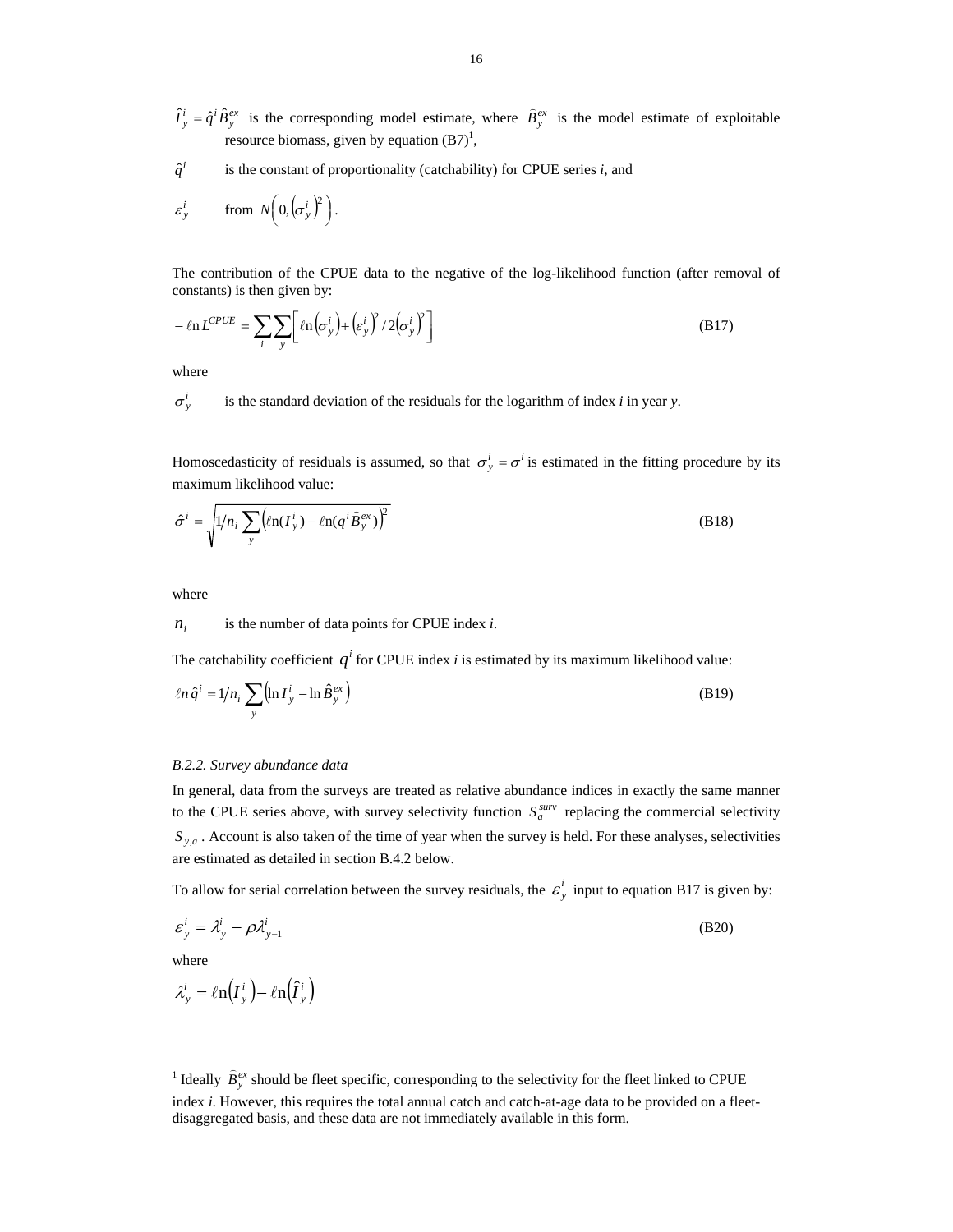$\rho$  is the serial correlation coefficient, which is estimated (or set to zero in the case of the Baseline assessment B1). Note that  $\rho$  could be series dependent, but analyses for the data set available indicated that estimation of series-specific values was not justified in AIC terms. The standard deviation of the  $\varepsilon_y^i$  is termed  $\sigma_{\text{surv}}$  in Table 1.

#### *B.2.3. Commercial catches-at-age*

The contribution of the catch-at-age data to the negative of the log-likelihood function under the assumption of an "adjusted" lognormal error distribution is given by:

$$
-\ln L^{CAA} = \sum_{y} \sum_{a} \left[ \ln \left( \sigma_{com} / \sqrt{p_{y,a}} \right) + p_{y,a} \left( \ln p_{y,a} - \ln \hat{p}_{y,a} \right)^2 / 2 \left( \sigma_{com} \right)^2 \right]
$$
(B21)

where

 $p_{y,a} = C_{y,a} / \sum_{a'} C_{y,a'}$  is the observed proportion of fish caught in year *y* that are of age *a*,  $\hat{p}_{y,a} = \hat{C}_{y,a} / \sum_{a'} \hat{C}_{y,a'}$  is the model-predicted proportion of fish caught in year *y* that are of age *a*,

where

$$
\hat{C}_{y,a} = N_{y,a} e^{-M_a/2} S_{y,a} F_y
$$
\n(B22)

and

 $\sigma_{com}$  is the standard deviation associated with the catch-at-age data (termed " $\sigma_{comCAA}$ " in Table 1), which is estimated in the fitting procedure by:

$$
\hat{\sigma}_{com} = \sqrt{\sum_{y} \sum_{a} p_{y,a} \left( \ln p_{y,a} - \ln \hat{p}_{y,a} \right)^2 / \sum_{y} \sum_{a} 1}
$$
\n(B23)

The log-normal error distribution underlying equation (B21) is chosen on the grounds that (assuming no ageing error) variability is likely dominated by a combination of interannual variation in the distribution of fishing effort, and fluctuations (partly as a consequence of such variations) in selectivity-at-age, which suggests that the assumption of a constant coefficient of variation is appropriate. However, for ages poorly represented in the sample, sampling variability considerations must at some stage start to dominate the variance. To take this into account in a simple manner, motivated by binomial distribution properties, the observed proportions are used for weighting so that undue importance is not attached to data based upon a few samples only.

Commercial catches-at-age are incorporated in the likelihood function using equation (B21), for which the summation over age *a* is taken from age *aminus* (considered as a minus group) to *aplus* (a plus group).

#### *B.2.4. Survey catches-at-age*

The survey catches-at-age are incorporated into the negative of the log-likelihood in an analogous manner to the commercial catches-at-age, assuming an adjusted log-normal error distribution (equation (B21)) where:

$$
p_{y,a} = C_{y,a}^{surv} / \sum_{a'} C_{y,a'}^{surv}
$$
 is the observed proportion of fish of age *a* in year *y*,

 $\hat{p}_{y,a}$  is the expected proportion of fish of age *a* in year *y* in the survey, given by:

$$
\hat{p}_{y,a} = S_a^{surv} N_{y,a} / \sum_{a=0}^{m} S_a^{surv} N_{y,a}
$$
 for begin-year surveys. (B24)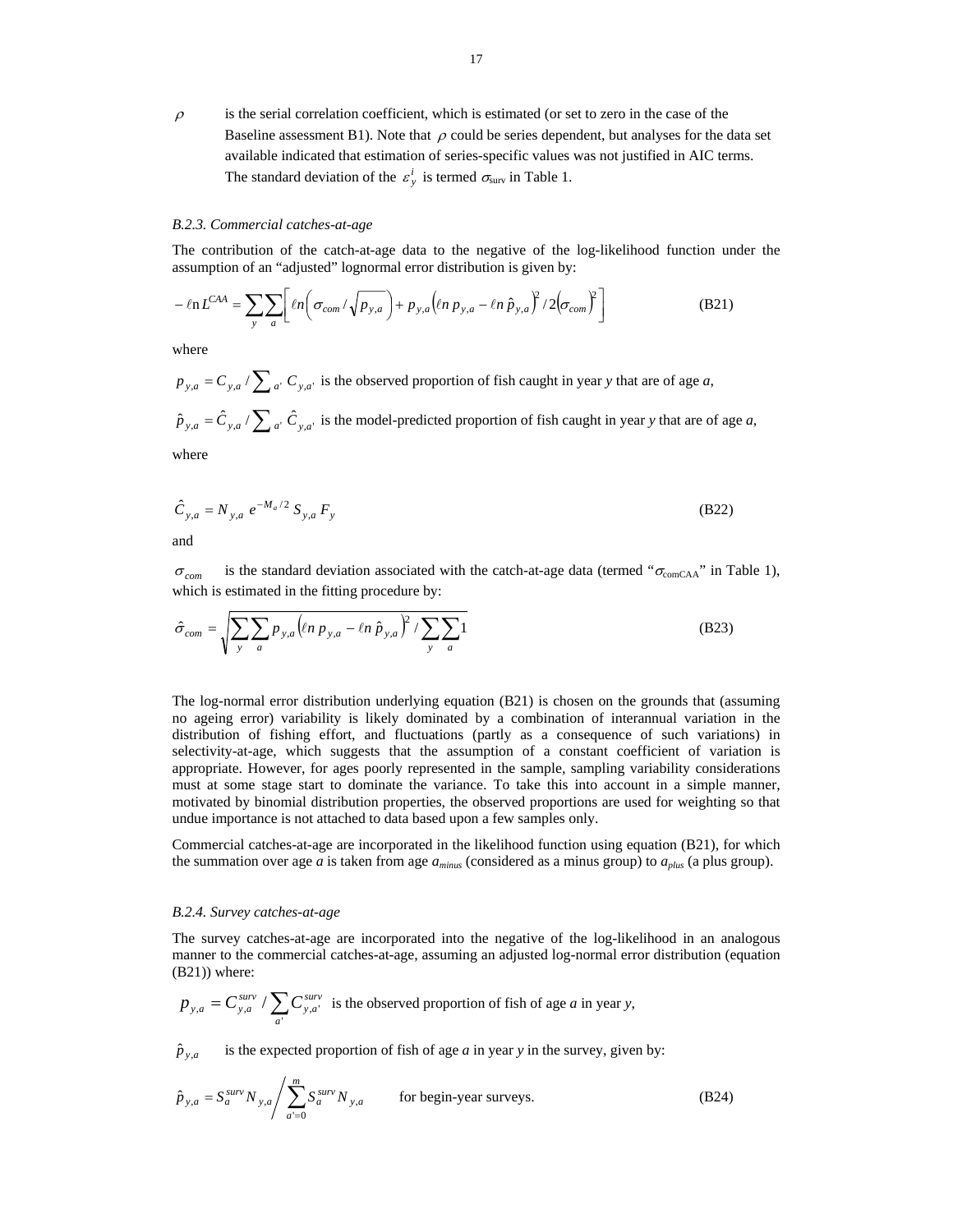The residual standard deviation (analogous to  $\sigma_{com}$ , alternatively termed " $\sigma_{comCAA}$ " in the previous section, is termed  $\sigma_{\text{survCAA}}$  in Table 1.

#### *B.2.5. Stock-recruitment function residuals*

The stock-recruitment residuals are assumed to be log-normally distributed. Thus, the contribution of the recruitment residuals to the negative of the (now penalised) log-likelihood function is given by:

$$
-\ln L^{SRen} = \sum_{y=y1}^{y2} \left[ \varepsilon_y^2 / 2 \sigma_R^2 \right]
$$
 (B25)

where

$$
\varepsilon
$$
<sub>y</sub> from  $N(0, (\sigma_R)^2)$ , which is estimated for year y1 to y2 (see equation (B4)), and

 $\sigma_R$  is the standard deviation of the log-residuals, which is input.

## *B.2.6. Selectivity residuals*

In some instances, variations around the fishing selectivity functions are estimated in two-year periods:

$$
S_a \to S_{y,a} = S_a e^{\Omega_{y,a}} \tag{B26}
$$

The contribution of the selectivity residuals to the negative of the penalised log-likelihood is given by:

$$
-\ln L^{\text{Selpen}} = \sum_{y=y1a=a1}^{y2} \left[ \Omega_{y,a}^2 \middle/ 2\sigma_{\Omega}^2 \right]
$$
 (B27)

where

$$
\Omega_{y,a}
$$
 from  $N(0, (\sigma_{\Omega})^2)$ , which is estimated for year y1 to y2 and age a1 to a2, and

 $\sigma_{\Omega}$  is the standard deviation of the residuals, which is input.

#### *B.2.7. Annual catch residuals*

 $\overline{a}$ 

In some instances, differences between the reported and the actual annual catches are estimated.

$$
C_y \to C_y^{\text{reprotected}} = C_y^{\text{actual}} e^{\omega_y} \tag{B28}
$$

The contribution of the catch residuals to the negative of the penalised log-likelihood is given by:

$$
-\ell n L^{Cpen} = \sum_{y=y1}^{y2} \left[ \omega_y^2 / 2\sigma_C^2 \right]
$$
 (B29)

where

 $\varpi$ <sub>y</sub> from  $N(0, (\sigma_c)^2)$ , which is estimated for year y1 to y2, and

 $\sigma_{\omega}$  is the standard deviation of the residuals, which is input.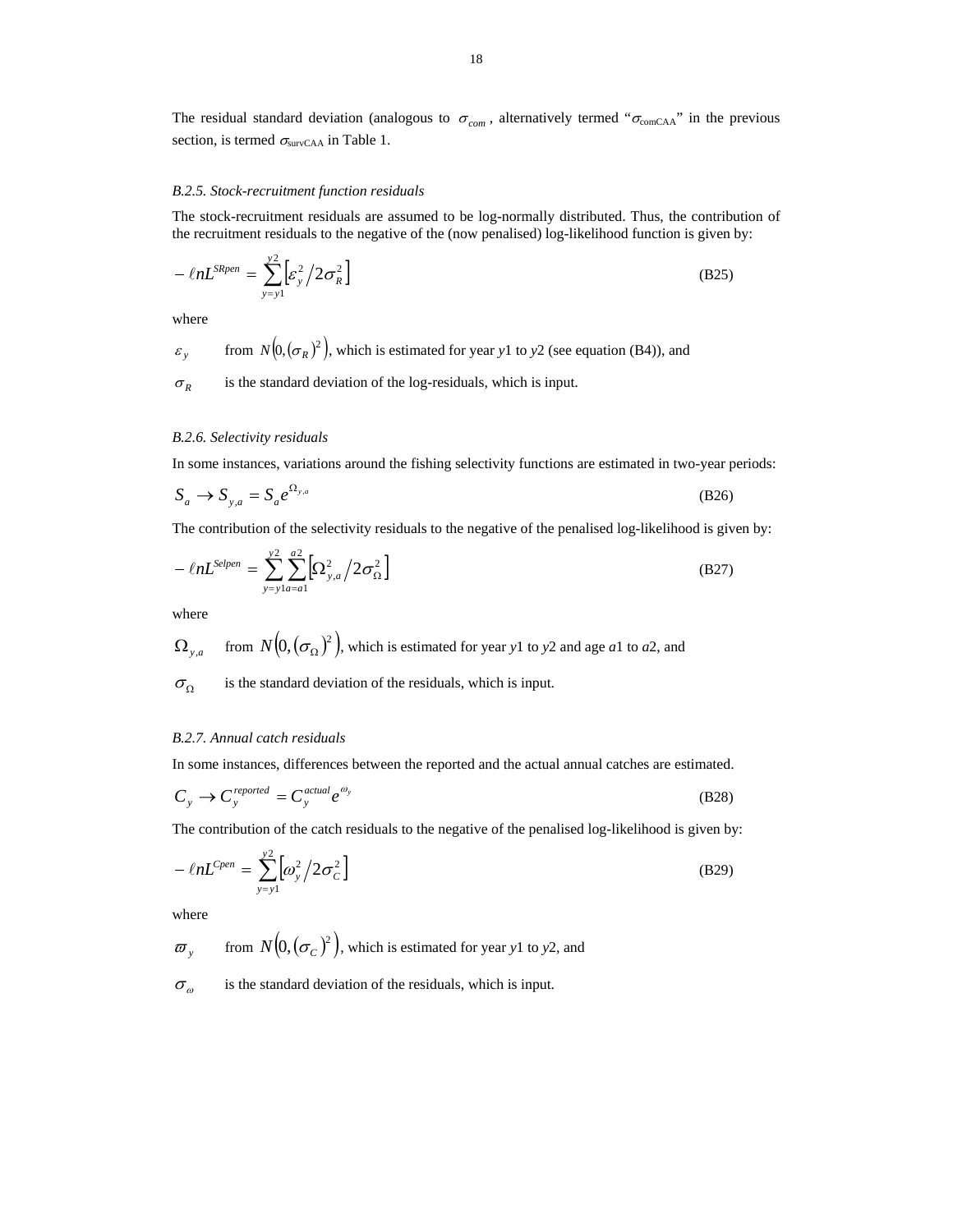#### *B.2.7. Mortality residuals*

In some instances, variations about the default age- and year-independent natural mortality are estimated.

$$
M_a \to M_a e^{\zeta_{y,a}}
$$
 (B30)

The contribution of the catch residuals to the negative of the penalised log-likelihood is given by:

$$
-\ln L^{Mpen} = \sum_{y=y}^{y^2} \sum_{a=a}^{a^2} \left[ \zeta_{y,a}^2 / 2 \sigma_M^2 \right]
$$
 (B31)

where

$$
\varsigma_{y,a}
$$
 from  $N(0, (\sigma_M)^2)$ , which is estimated for year y1 to y2, and age a1 to a2, and

 $\sigma_M$  is the standard deviation of the residuals, which is input.

## **B.3. Estimation of precision**

Where quoted, CVs are Hessian-based.

#### **B.4. Model parameters**

*B.4.1. Fishing selectivity-at-age:* 

The commercial fishing selectivity,  $S_a$ , is estimated separately for ages 5-11. The estimated decreases

from ages 6 to 5 and ages 11 to 12 are assumed to continue exponentially to ages 0 and 14+ respectively. Similarly, the selectivities for the surveys are estimate separately for ages 1-11 for the Canadian Fall and EU surveys and for ages 1-8 for the Canadian spring surveys. The estimated decreases from ages 2 to 1 and from ages 10 to 11 (7 to 8 for the Canadian spring survey) are assumed to continue exponentially to ages 0 and 14+ respectively.

| Plus group:                  |                                     |
|------------------------------|-------------------------------------|
| $\boldsymbol{m}$             | 14                                  |
| Commercial CAA:              |                                     |
| $a_{minus}$                  | 5                                   |
| $a_{ plus}$                  | 12                                  |
| Survey CAA:                  |                                     |
| $a_{minus}$                  | 1                                   |
| $a_{ plus}$                  | 11/8                                |
| Stock-recruitment residuals: |                                     |
| $\varDelta_R$                | 0.25                                |
| y <sub>1</sub>               | 1961                                |
| y2                           | 2007                                |
| Natural mortality:           |                                     |
| M                            | age independent, fixed              |
| Age-at-maturity:             |                                     |
| $f_{y,a}$                    | input, see Table A4                 |
| Weight-at-age:               |                                     |
| $W_{y,a}$                    | input, same for start-and mid-year, |
|                              | see Table A3                        |
| Initial conditions:          |                                     |
| Δ                            | 1 (unless otherwise specified)      |
| Δ                            | 0 (unless otherwise specified)      |
| Survey serial correlation:   |                                     |
| Λ                            | 0 (unless otherwise specified)      |

*B.4.2. Other parameters*